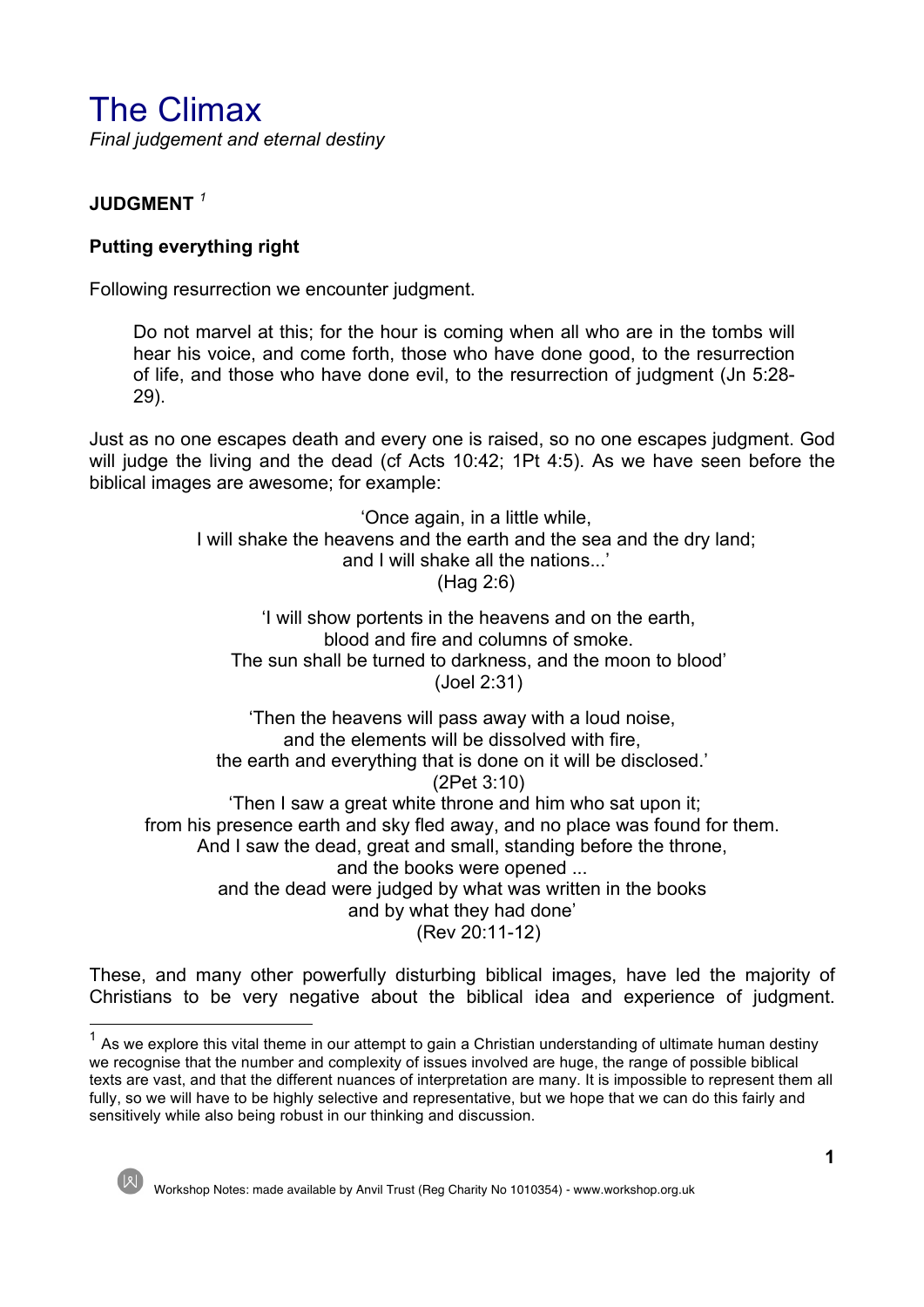However, while on one hand it is, 'a terrible thing to fall into the hands of the living God' (Heb 10:31), in reality, 'judgment' is simply one of the most exciting ideas in the whole Bible!

As we have discussed earlier, the primary Hebrew word the writers use for judgment is mishpat; it means both 'judgment' and 'justice'<sup>2</sup>. The core idea is 'putting everything right'. Judgment is the final point at which everything that is true and just and good is established in triumph, the place where all that is false and distorted and evil is destroyed. In a universe that is corrupted and perverted by evil and sin what could be more thrilling?

Judgment is an act of God's grace and mercy<sup>3</sup>. Imagine the present state of pain, suffering and wickedness in the world continuing without an end? God's judgment brings things right. It ends evil, injustice and rebellion. It is the terminal point for everything outside of harmony with God. The high-energy and graphic apocalyptic images we mentioned above proclaim one overwhelming truth; a day is coming when God will take the entire cosmos in both hands and shake the hell out of it! Every molecule within creation will be purged of evil by celestial fire. Every wickedness and perversion will be revealed and removed forever; nothing will escape.

We shall make some important final reflections on judgment at the end of this section, but before we do that we must consider the question about the destiny of those who have stood in rebellion against God, those who are sinners, those who are found guilty. What will be their fate? Historically there are *three* positions that Christians have taken:

- **Traditionalist:** those condemned will suffer conscious eternal torment in hell, excluded from the presence of God forever;
- **Annihilationist:** those condemned will be punished, but following that experience will be destroyed along with every form of sin and evil;
- **Universalist:** those condemned must confront their evil, find reconciliation by means of God's grace and be part of the total salvation of all things.

Let us explore these ideas together in more detail.

## **Eternal suffering**

The traditional position is terrifyingly simple and clear; those who are found guilty on the day of judgment are cast out from the presence of God and must endure conscious unending suffering as a consequence. We have chosen three key scriptures to act as a basis for this understanding:

<sup>&</sup>lt;sup>2</sup> The other word, used much less frequently, is *din*, which seems to have the sense of 'bringing an end to strife'. This would clearly have the same sense as 'putting everything right'. Both point clearly to the

establishing of *shalom*.<br><sup>3</sup> God is the God of judgment (cf Mal 2:17; Dt 1:17). It is essentially part of divine character and activity (cf 1Pt 1:17; Rm 1:18). God is 'judge of all the earth'; taking rigorous action against evil and injustice (Gen 18:25). Scripture sees God acting in judgment throughout history on behalf of truth, as well as ultimately and conclusively at the *parousia.*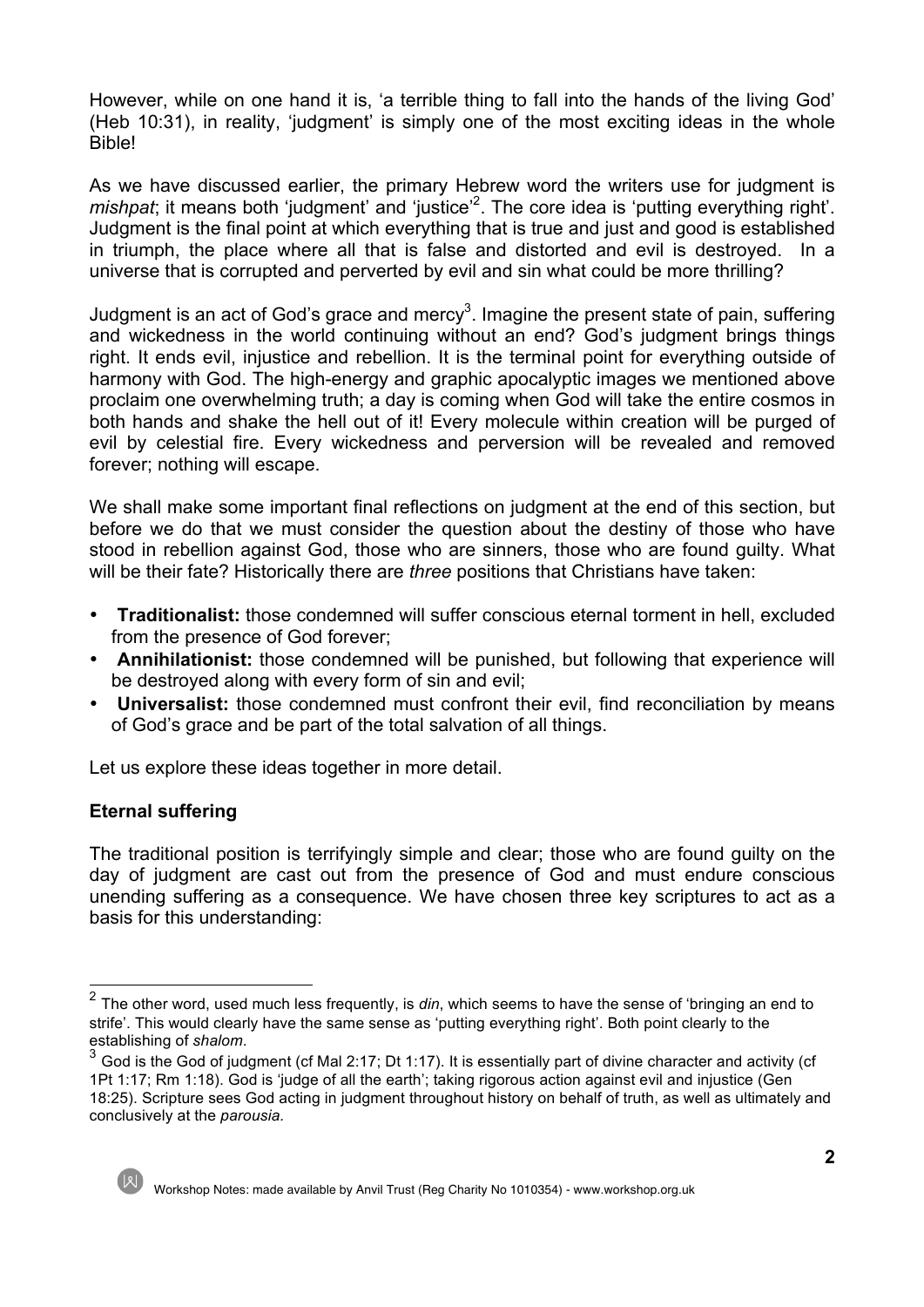• From the teachings of Jesus:  $4\overline{ }$ 

'Then he will say to those at his left hand, `Depart from me, you cursed, into the eternal fire prepared for the devil and his angels … and these will go away into eternal punishment, but the righteous into eternal life.' (Mt 25:41, 46)

• From the writings of Paul

' … when the Lord Jesus is revealed from heaven with his mighty angels in flaming fire, inflicting vengeance upon those who do not know God and upon those who do not obey the gospel of our Lord Jesus. They shall suffer the punishment of eternal destruction and separation from the presence of the Lord and from the glory of his might'. (2Th 1:7-9)

• From the visions of Revelation:

And another angel, a third, followed them, saying with a loud voice, 'If any one worships the beast and its image, and receives a mark on his forehead or on his hand, he also shall drink the wine of God's wrath, poured unmixed into the cup of his anger, and he shall be tormented with fire and sulphur in the presence of the holy angels and in the presence of the Lamb. And the smoke of their torment goes up forever and ever; and they have no rest, day or night, these worshipers of the beast and its image, and whoever receives the mark of its name'. (Rev 14:9-11)

In the light of these and other passages it is argued that biblical teaching on the consequences of judgment on sinners is clear. They face a fearful destiny of unending conscious punishment in the form of eternal suffering, the ceaseless conscious experience of torment and anguish. The most common word in English for this fate is 'Hell'.<sup>5</sup> Taking the texts at face value the traditional and popular interpretation of the concept of 'Hell' has been expressed in the words of Augustine as:

> 'A literal fire, people kept burning without being consumed, in pain without dying, by the miraculous power of God'.

For others who hold this view this crude language does not do justice to the unspeakable solemnity of the reality of 'Hell'. It is not a place but a dimension. It is a 'nothing realm', a terrible negative; it is eternal destruction, permanent inaccessibility to God, carrying into eternity the decision taken by a person in this life. The biblical language about this ultimate

<sup>4</sup> We have not included the story of 'The Rich Man and Lazarus' (Lk 16:19-31) because it is a parable that uses popular Jewish imagery, it focuses on the state of the dead *before* the *parousia* not *after* final judgment, it is about resurrection from the dead, it has no place in a discussion about ultimate human destiny.

 $<sup>5</sup>$  A popular and passionate argument for the traditional Christian position on the subject of 'Hell' is</sup> presented in David Pawson *'The Road to Hell'* Hodder 1992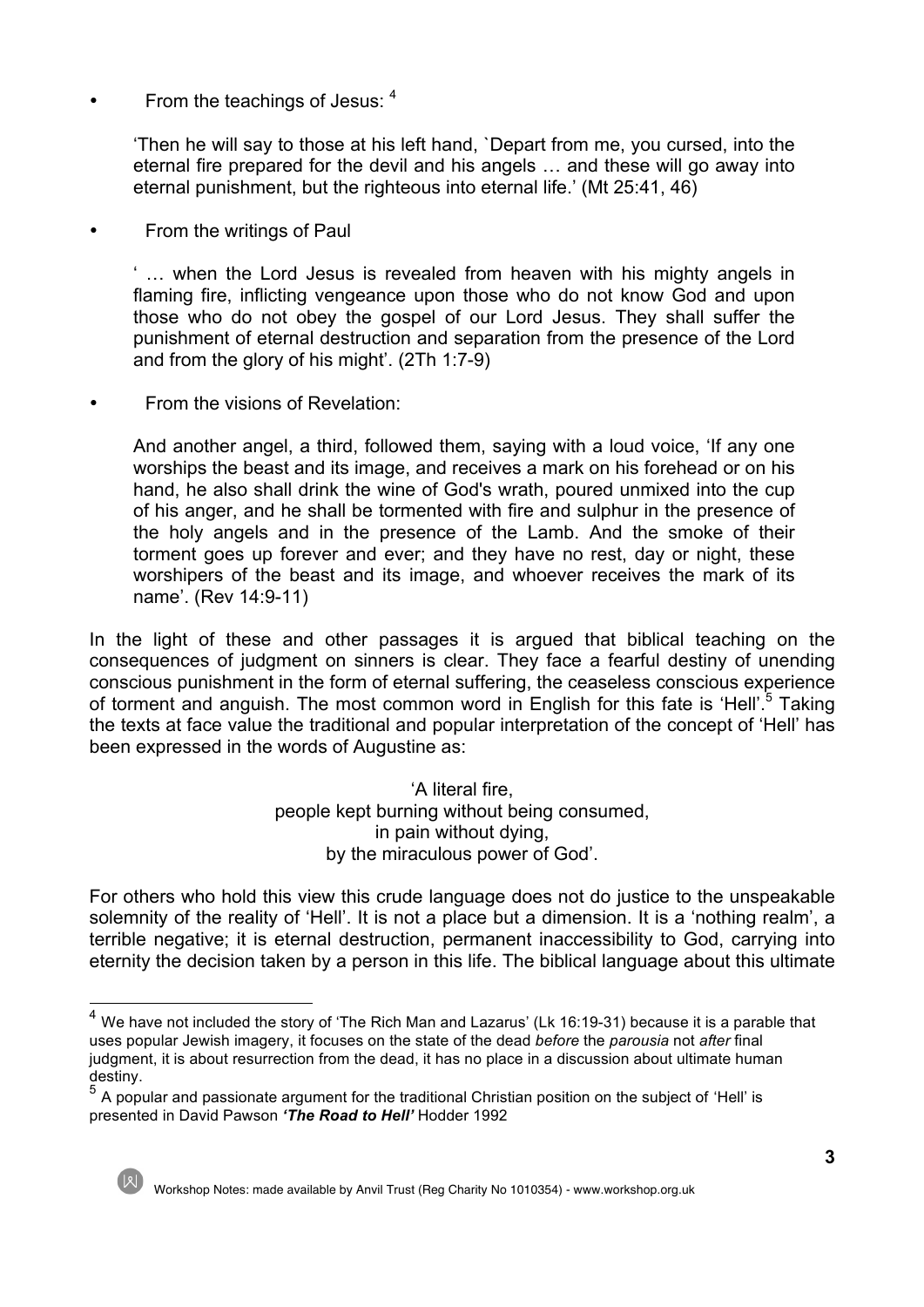separation from God is not intended as a description; instead the images like those of 'fire', 'darkness' and 'sulphur' are symbolic of a truth too terrible for words.

Many hold this view because they see no alternative in being true to scripture, and in doing so simply trust to the justice of God's judgment in the mystery of ultimate destiny, echoing the words:

## 'Shall not the judge of all the earth do right' (Gen 18:25)

A few see no difficulties at all, and actually argue there is something essentially cathartic in terms of justice and the holiness of God in this being the final fate of the wicked. Augustinian/Calvinistic (Reformed) thinking argues that God has sovereignly predestined those who will be saved, and therefore implicitly or explicitly stating that everyone else will face everlasting damnation as a consequence of God's free divine choice.

There are others, however, who believe that a different understanding is needed to the whole concept of 'eternal punishment'.

## **Annihilation**

The notion of conscious unending everlasting punishment, for *all* who are not saved, has been strongly challenged down through the centuries:

- It is argued that it leaves God as nothing more than a cosmic sadist  $6$ ;
- It asks, "What do the scriptures actually say?"

Many Christians are convinced that the biblical text is clear that ultimately there will be those who reject God's grace and will be excluded from his ultimate gift of salvation, but their destiny should not be understood as 'eternal suffering' but rather punishment that concludes in total and eternal destruction. Those who hold this view are 'Annihilationists'.

They hold this view for the following reasons:

- <sup>q</sup> **Language about 'Hell':** 'Hell' is the word in popular theology that has become associated with final eschatological judgment; however, when the word 'hell' actually appears in our English translations of the Bible it presents a real problem:
	- In the Hebrew scriptures it translates *sheol* the place where the dead, both good and bad, are to be found following death (cf Ps 16:10);
	- In the New Testament it can be used to translate the Greek *hades*, which is also 'the place of the dead', righteous or otherwise (cf Mt 16:18);

 $6$  Traditionalists will argue that this conclusion is only arrived at because opponents to their view have reduced the mystery of God's holiness and justice to a human level of understanding, which the divine reality surpasses. This response however raises many questions about the nature of God's self-revelation and our being made in the image and likeness of God, which we are not able to deal with here.

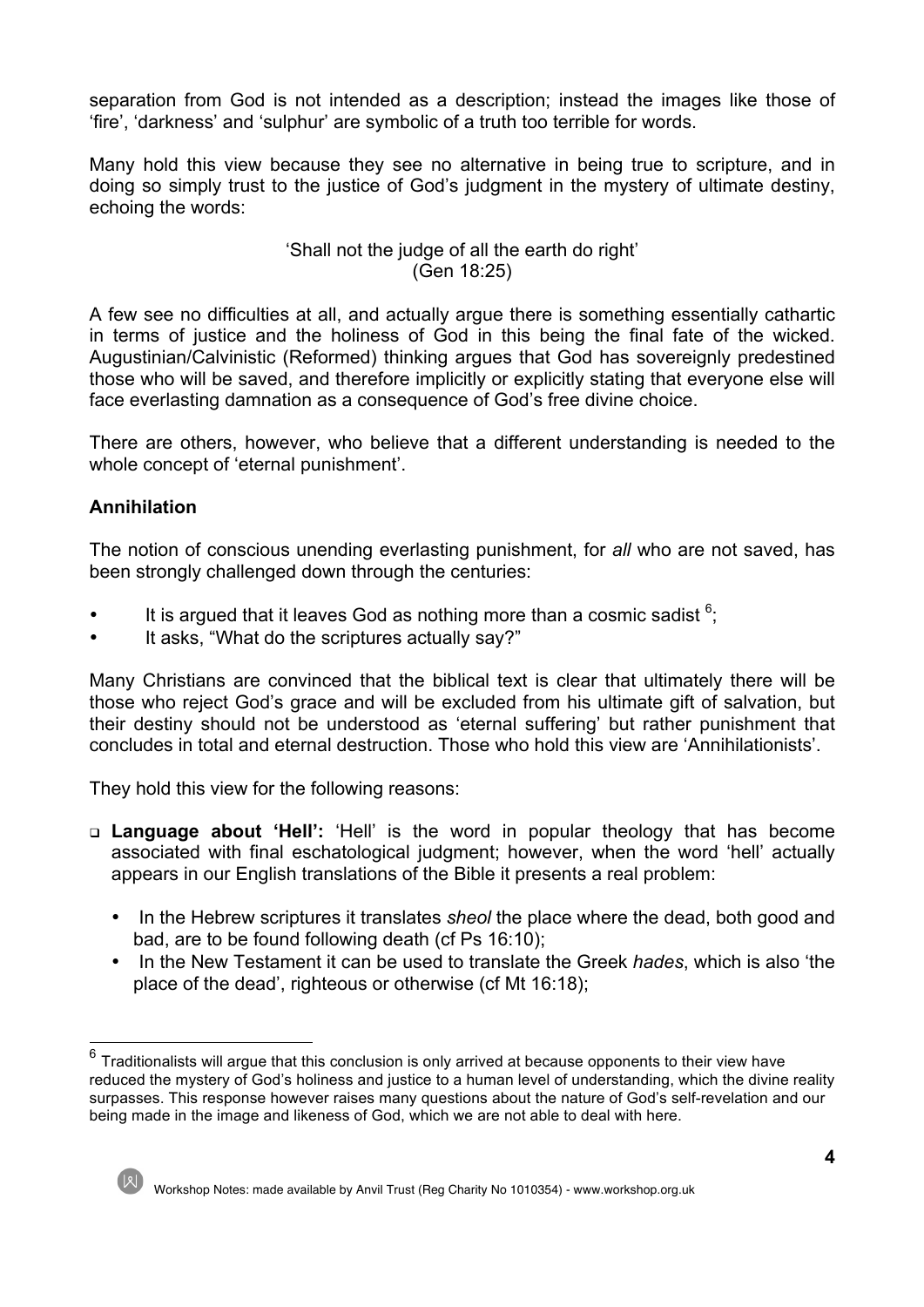• In the New Testament it is also used to translate the Hebrew *ge hinnom* (Gk: *gehenna*), literally 'the valley of the sons of Hinnom', on the west side of Jerusalem; the rubbish tip where everything foul was destroyed, including pagan idols during the reforms of Hezekiah and Josiah (cf Mt 10:28).

So the word 'hell' has to be handled very carefully:

- On most occasions the word 'hell' is neutral, simply referring to 'the place where the dead are' (ie Heb: *sheol* and Gk: *hades*) – remember that in Hebrew understanding, 'death is simply the weakest form of life';
- When it is translating *ge hinnom* it is referring to the total eschatological destruction of evil.
- <sup>q</sup> **Language of finality:** Careful examination of the scriptures that speak about God's final sentence upon those who oppose him reveal phrases like 'outer-darkness' (Mat 25:30), 'eternal fire' (Mat 25:41), 'eternal punishment' (Mat 25:46), 'unquenchable fire' (Mk 9:43), 'eternal destruction' (2Th 1:9), 'eternal judgment' (Heb 6:2). This catalogue of phrases emphasises the horrific quality and permanence of the punishment, rather than quantity and unending suffering. 'Eternal punishment' is an act of judgment the effects of which cannot be reversed. 'Eternal (unquenchable) fire' speaks of the nature of the fire and emphasises the impossibility of escape, rather than everlasting burning. It suggests the final destruction and annihilation of the individual consumed or enveloped by the unending flame or darkness, a full stop rather than an unfinished sentence.
- <sup>q</sup> **Immortality:** Historically the case for 'conscious eternal suffering' has rested strongly on the belief in the 'immortality of the soul'. This is a Greek pagan idea adopted by later Christian thinkers into theology corrupting the clear biblical Hebrew understanding that we do not *have* a soul but we *are* a soul (Heb: *nephesh*). Only God is immortal (cf 1Tm 1:17), we will only live forever because we have been given the gift of eternal life. There is nothing intrinsic about a biblical understanding of being human that demands that people must live forever, either in 'heaven' or in 'hell'. Much traditional thinking about eternal punishment is based on a flawed biblical anthropology. Some holding a traditional view have responded by arguing that full-embodied resurrection for unbelievers has as its purpose conscious eternal suffering following judgment.<sup>7</sup>
- <sup>q</sup> **Inescapable punishment:** Annihilationists are not suggesting that individuals somehow escape the full consequences of their just and deserved punishment.<sup>8</sup> This is clearly not biblical. Neither is it argued that total annihilation alone would be punishment enough. The argument is that sinners will be raised to judgment. They will see the greatness of the glory to God. They will have no alternative but to acknowledge Jesus as Lord and Christ. They will have their every action and secret motive exposed for what it was. They will see all that the salvation, which they rejected, could have made possible for them, all their potential in God now gone forever. They will face the full consuming wrath of God and experience the anguish of 'wailing and gnashing of teeth'. Only then, once the sentence has been passed, and the full and just punishment of God

 $<sup>7</sup>$  Universalists will argue that this is complete misunderstanding of the nature of resurrection.</sup>

<sup>&</sup>lt;sup>8</sup> Some annihilationist ideas in unorthodox Christian groups (like the Jehovah's Witnesses) believe that sinners pass directly into oblivion at death and that only the just are raised, thus escaping judgment. This is not a view held by biblical-based Annihilationists.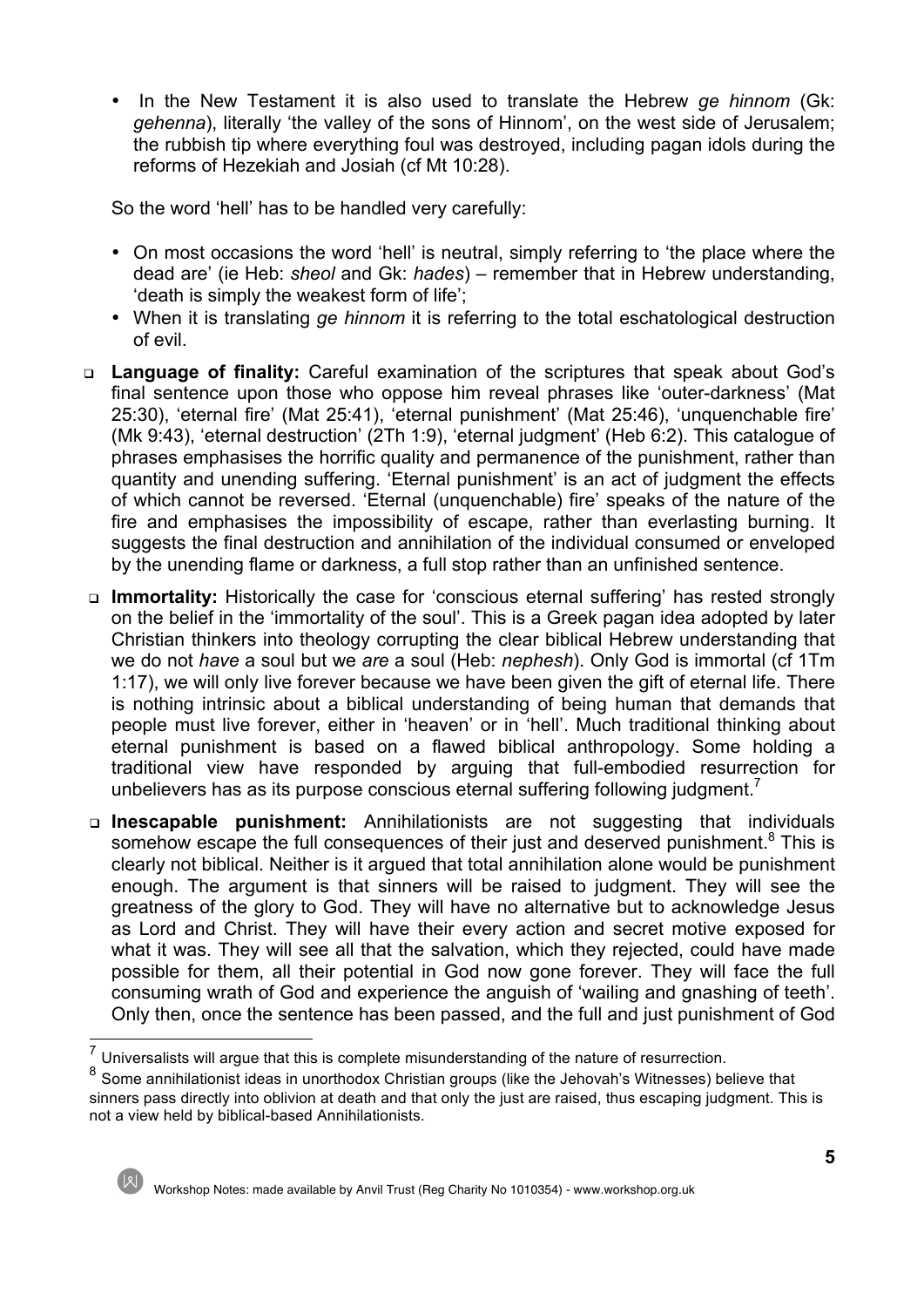has been carried out, will there be the final climax of the oblivion and annihilation of eternal destruction.

#### **Conditionalism**

A variation on Annihilationism is the idea of Conditional Immortality. This takes seriously the idea that immortality (eternal life) is not an attribute of human beings but the gift of God, given in response to faith. Conditionalists see evidence for this view throughout the Bible, but would point specifically to verses such as:

- 'God alone is immortal' (2 Tim 6:16)
- 'And the LORD God said, "The man has now become like one of us, knowing good and evil. He must not be allowed to reach out his hand and take also from the tree of life and live forever' (Gen 3:22)
- 'To those who, by persistence in doing good, seek glory and honour and immortality (God) will give eternal life' (Rom 2:7)
- 'For the wages of sin is death, but the gift of God is eternal life in Jesus Christ our Lord' (Rom 6:23)
- 'For God so loved the world that he gave his one and only son, that whoever believes in him shall not perish but have eternal life' (Jn 3:16)
- 'Do not be afraid of those who kill the body but cannot kill the soul; rather, fear him who can destroy both soul and body in hell' (Mt 10:28)

Some Conditionalists envisage a conscious state for all between death and resurrection (possibly allowing for post-mortem salvation). Others see the idea of 'disembodied souls' as unlikely, and regard embodiment as essential to personhood (in which case a person's destiny is sealed in this life).

Biblically, all will be raised – good and bad alike. For the lost, this will simply be a sealing of their destiny (or 'end') in the lake of fire, the 'second death' (Rev 20:14). Hell is then a means of destruction rather than a place of torment. Images such as 'weeping and gnashing of teeth' signify regret because of what might have been, whereas images like 'outer darkness' signify exclusion. But neither of these is punishment in the sense of retribution. Rather, they are consequences of not attaining to immortality. Hell is simply a way of describing 'coming to an end' – a dreadful waste of potential.

In the words of the Church of England's Doctrine Commission, "Hell is not eternal torment, but it is the final and irrevocable choosing of that which is opposed to God so completely and so absolutely that the only end is total non-being."9

<sup>9</sup> The Doctrine Commission of the Church of England, *'The Mystery of Salvation'* London, Church House Publishing, 1995 p. 199



-

Workshop Notes: made available by Anvil Trust (Reg Charity No 1010354) - www.workshop.org.uk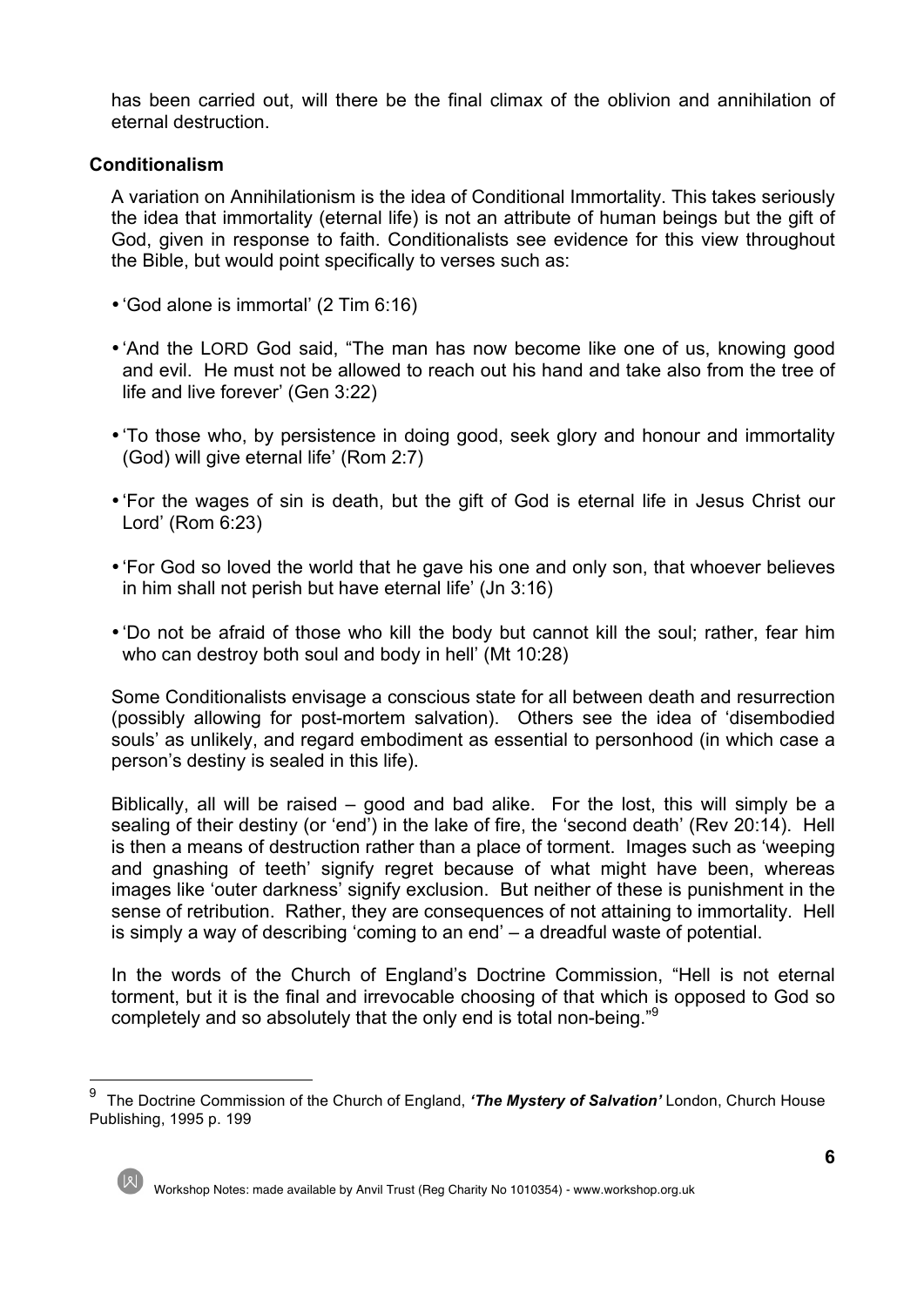<sup>q</sup> **Moral questions:** As we have mentioned above, these are primary issues:

- *"What is the purpose of eternal torment, what can unending suffering actually achieve?* Pain with a clear purpose may be seen to be acceptable within certain clear constraints by many people, but pain without purpose can only be sadism and it certainly cannot be justice. Any other notion destroys the basic understanding of every revealed biblical value and the character of God as revealed in Jesus.
- *"If Jesus' death on the cross in a few hours dealt with the sin of the whole world, how can the unending suffering of an individual bear any relation to just deserts for their sin?"* God clearly deals with sin qualitatively rather than quantitatively.

The moral objections to the traditional view are overwhelming.

<sup>q</sup> **The key scriptures:** Reading our three selected texts mentioned above, (as primary examples of all scriptures on this subject), should in the light of an Annihilationist understanding now have a different perspective:

'Then he will say to those at his left hand, `Depart from me, you cursed, into the eternal fire … and these will go away into eternal punishment' (Mt 25:41, 46)

' … They shall suffer the punishment of eternal destruction and separation from the presence of the Lord and from the glory of his might'. (2Th 1:7-9)

' … he shall be tormented with fire and sulphur in the presence of the holy angels and in the presence of the Lamb. And the smoke of their torment goes up forever and ever; and they have no rest, day or night'. (Rev 14:9-11)

Here we are dealing with biblical imagery with a symbolic apocalyptic understanding, a not literal account of what exactly we are to expect. Sinners will be raised, judged, punished and then destroyed, along with all wickedness and evil. Sinners will be totally destroyed along with all evil. The complete destruction of evil and those who are evil is an essential act to enable the whole creation to be totally purged and become the new heaven and new earth.

There are, however, others who believe that the whole biblical expectation in terms of resurrection, judgment and human and cosmic destiny needs to be understood in an entirely different way.

## **Universalism**

Universalists<sup>10</sup> argue and believe that God's grace, love and power will ultimately accomplish the full and complete salvation of all things in every dimension of creation.

<sup>•</sup> Christian universalism that is only possible due of the victorious atonement of Jesus Christ.



 $10$  The difficulty in using the term 'universalist' is that there are a number of forms of the idea of universalism:

<sup>•</sup> Non-Christian universalist beliefs;

<sup>•</sup> Pluralism, which see the Christian way as only one path among many moving towards universal salvation;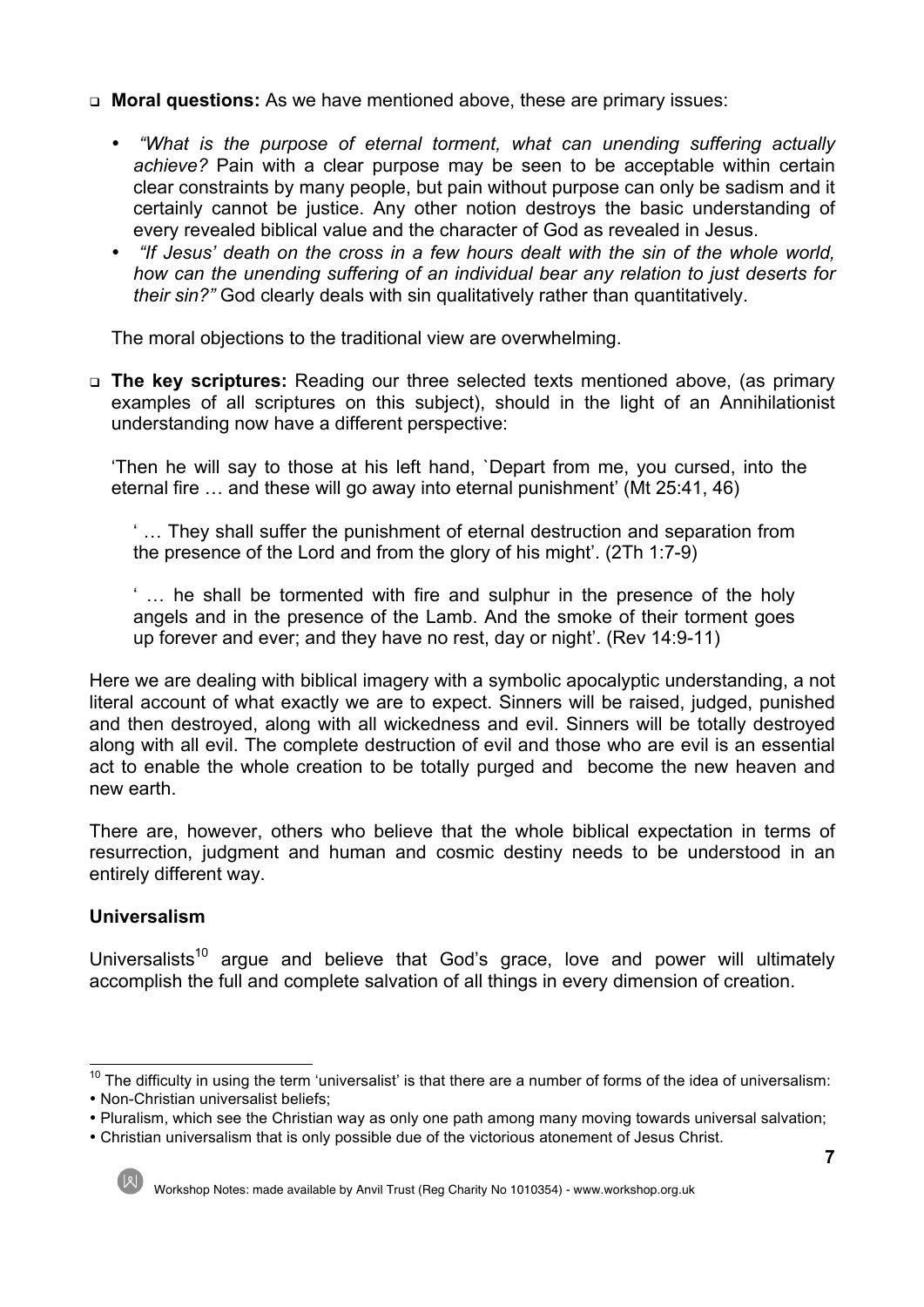Universalism<sup>11</sup> is of course a huge subject that touches a whole range of biblical and theological themes: love and justice, freedom and sovereignty, atonement and election, God's victory over evil and so very much more. As with the Traditional and Annihilationist views it comes down to how you read and interpret the Bible as a whole, and in terms of particular texts.

<sup>q</sup> *Shalom* **vision:** The most helpful point to begin a reflection of the case for universalism12 is with the biblical vision of *shalom*13. Which sees the purpose of judgment as bringing into absolute reality the cosmic wholeness and integration of all things. For example:

'Jesus, who must remain in heaven *until* the time of universal restoration that God announced long ago through his holy prophets' (Acts 3:21) <sup>14</sup>

<sup>q</sup> **God's love:** Every Christian sees the primary character of God as being love (cf 1Jn 4:8). For the Universalist this truth under-girds their understanding of judgement; passages in the Hebrew scriptures set the foundation for this:

'The steadfast love of the Lord never ceases, his mercies never come to an end; … For the Lord will not reject forever. Although he causes grief, he will have compassion according to the abundance of his steadfast love; for he does not willingly afflict or grieve anyone' (Lam 3:22,31-33)

> 'As I live, says the Lord God, I have no pleasure in the death of the wicked, but that the wicked turn from their ways and live' (Ezk33;11)

'But God will not take away a life; he will devise plans so as not to keep an outcast banished forever from his presence' (2Sam 14:14)

 $11$  While universalism has always been a minority view in the church it does have a long tradition going back to the earliest centuries. People like Origen (186 CE), Clement of Alexandria (190 CE), Jerome (346 CE), Titus, Bishop of Bostra (364 CE), Gregory of Nazianzus (373 CE) and Gregory of Nyssa (380 CE), to name a few, each held it. It has always been acceptable for Christians to believe that *maybe* everyone will be saved, but strong disagreement in many quarters towards those who firmly believe that everyone actually *will* be saved. That is the difference between the 'hopeful' Universalist and the 'true' Universalist!

 $\frac{12}{12}$  Christians who argue the case for universalism often do so from a range of different approaches, a book that argues for and against the subject from positions quite different from the one presented here is R Parry & C Partridge (Ed) *'Universal Salvation? : The Current Debate'* Paternoster Press 2003.

<sup>&</sup>lt;sup>13</sup> This vision has been discussed in detail in many parts of the course, but is set out most clearly in the section 'The Vision', aspects of its essence will be summarized towards the end of this session. However it is important to recognize that not everyone holding to the vision of *shalom* may necessarily be a Universalist in terms of people's ultimate personal destiny.

 $14$  See page xx for a more complete list of scriptures.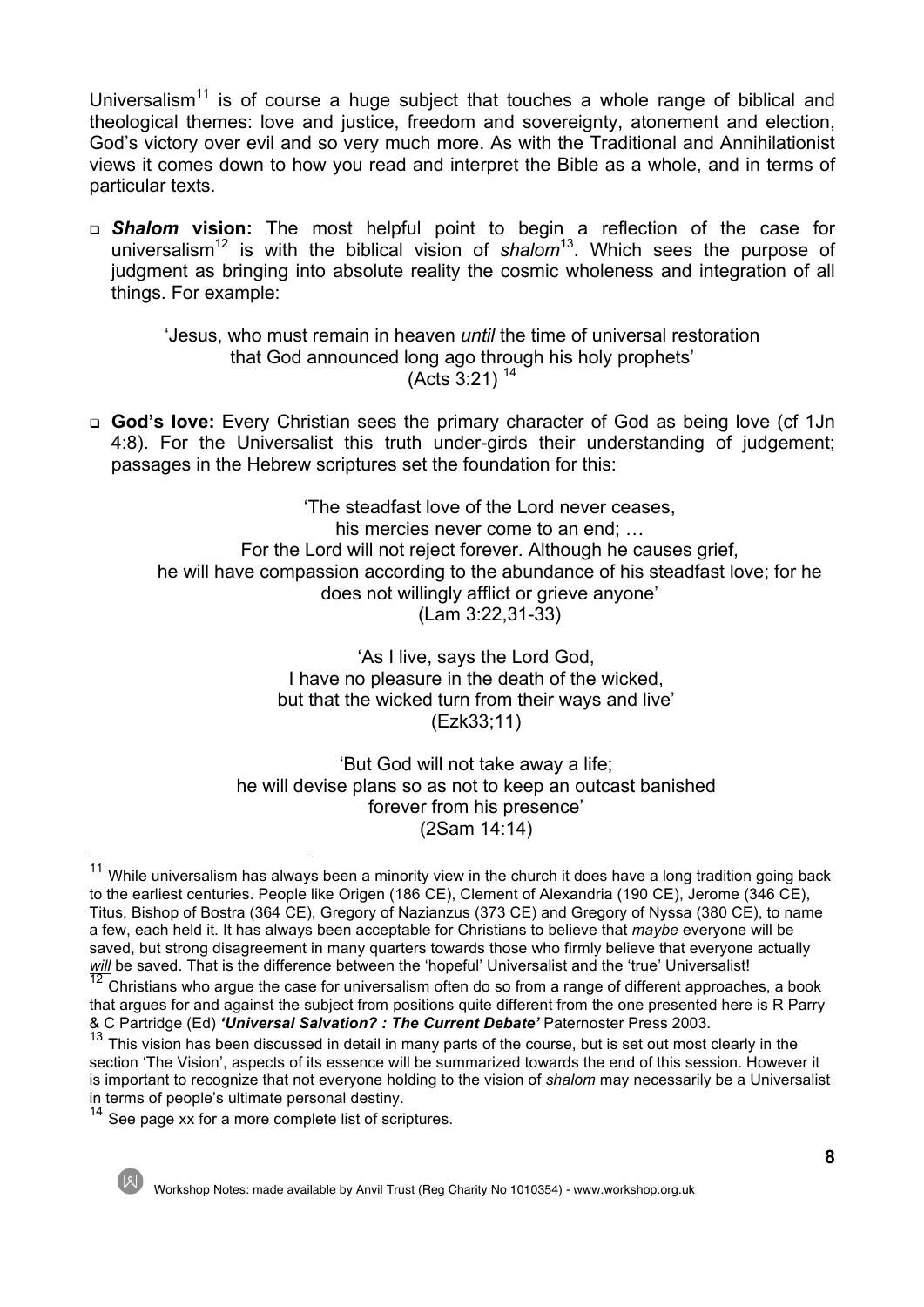This love in its incarnation and atonement in the person of Jesus is total, it embraces not only the whole of humanity but also the complete cosmos in its salvation; Jesus does not just die for people but for the whole of creation:

> 'God so loved *the world* … God sent his son that *the world* might be saved through him' (Jn 3:16-17)

'And I, when I am lifted up from the earth, *will draw all things* to myself' (Jn 12:32)

> '…God was in Christ reconciling *the world* to himself' (2Cor 5:19)

'... through him (Jesus) to reconcile to himself *all things* ... making peace (shalom) by the blood of his cross' (Col 1:20)

'God desires *all people* to be saved and come to a knowledge of the truth' (1Tm 2:4)

'We have a hope set on the living God, who is *the saviour of all people*, especially those who believe' (1Tm 4:10)

'He is the expiation of our sins, and not ours only *but also for the sins of the whole world'* (1Jn 2:2)

'The Lord is not willing that any should perish but that *all* should come to repentance' (2Pt 3:9)

There is also the image and language of the 'two Adams' in Paul's writings:

'… for as all die in Adam, so all will be made alive in Christ … The first man, Adam, became a living being, the last Adam became a life-giving spirit' (1Cor 15:22,45; but see also v20-28; 42-49)

'Therefore just as one man's trespass led to condemnation for all, so one man's act of righteousness leads to justification and life for all' (Rm 5:18; but see also v12-21)

The impact of Jesus' death and resurrection overturns completely the impact of Adam's rebellion and sin; just as *all* have been affected by sin, in the same way *all* will be saved<sup>15</sup>

<sup>15</sup> The Augustinian (Calvinistic) view is that Jesus only died for the elect, known as 'particular redemption' or 'limited atonement'. It is interesting that the Calvinist (Augustinian) theologian Daniel Strange says, "It is

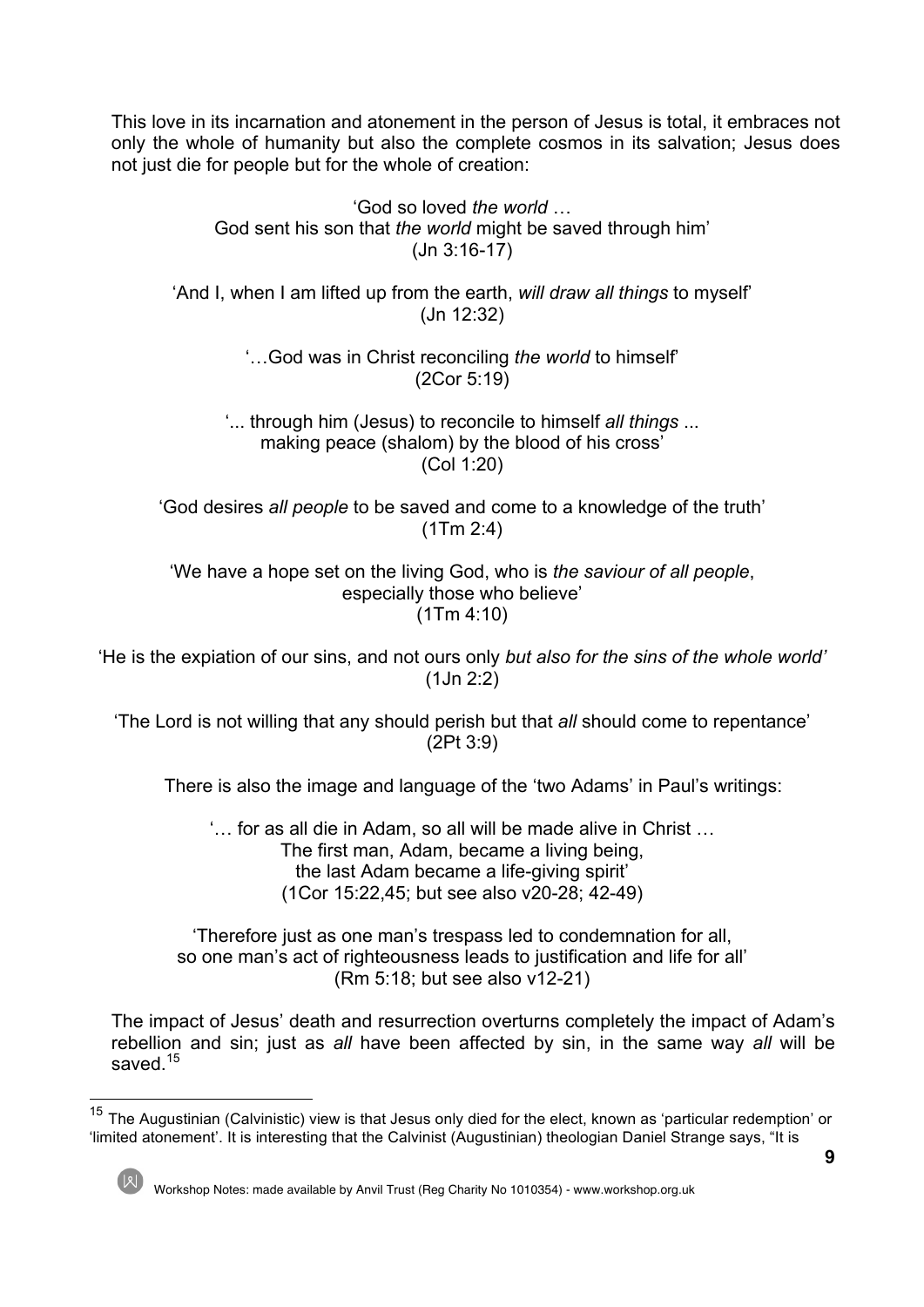<sup>q</sup> **Total salvation:** Building on the cosmic wholeness of the shalom vision and the inclusiveness of God's love and atonement in Jesus, Universalists believe that scripture is quite clear that the 'finished work of Christ' is the total reconciliation of 'all things'<sup>16</sup>. This phrase 'all things' means the totality of everything without any exceptions.

> '… so that at the name of Jesus *every knee* should bend, in heaven and on earth and under the earth, and *every tongue* should confess that Jesus Christ is Lord, to the glory of God the Father' (Phil 2:10)

The verb translated 'confess' is used in the LXX to imply not just confession but praise and thanksgiving. This passage clearly has links with Isaiah 45:22-23:

> 'Turn to me and be saved all the ends of the earth! For I am God and there is no other. By myself I have sworn, from my mouth has gone forth righteousness a word that shall not return: "To me every knee shall bow, every tongue shall swear."'

This is a response that cannot be forced, but is rather the free spontaneous confession from a heart of praise; these scriptures reinforce this understanding:

'… if you confess with your lips that Jesus is Lord and believe in your heart God raised him from the dead, you will be saved' (Rm 10:9)

'… no one can say "Jesus is Lord" except by the Holy Spirit' (1Cor 12:3)

The theme of the complete cosmic reconciliation of all things continues: -

'For God has imprisoned all in disobedience so that he may be merciful to all' (Rm 11:32)

'(God) has made known to us the mystery of his will … set forth in Christ, as a plan for the fullness of time, to gather up all things in him, things in heaven and things on earth' (Eph 1:9-10)

'… for in him all things in heaven and on earth were created, things visible and invisible … all things have been created through him and for him. He himself is before all things

l indeed correct that *if* Christ died for everyone *then* everyone will be saved" (his italics). In the light of the scriptures quoted above Universalists would think little more needs to be said! See 'A Calvinist Response to Talbott's Universalism', in R Parry & C Partridge (Ed) *'Universal Salvation? : The Current Debate'* Paternoster Press 2003 page 160. However, Strange makes it very clear that he is in fact completely convinced by the doctrine of 'particular redemption' or 'limited atonement'!

<sup>16</sup> In Greek this is the single word *panta*.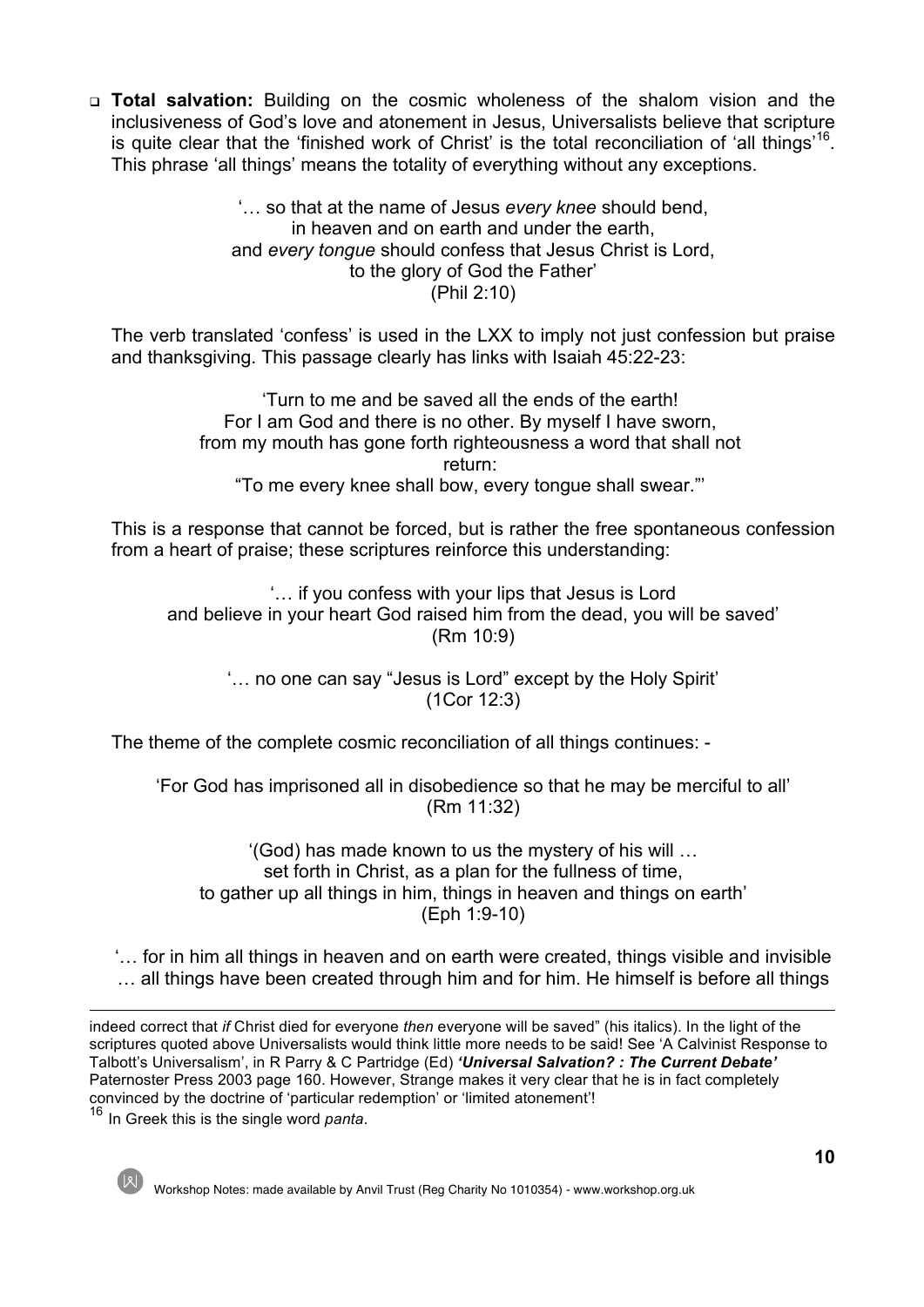and in him all things hold together … and through him God was pleased to reconcile to himself all things, whether on earth or in heaven by making peace (shalom) through the blood of his cross' (Col 1:16-20)

> 'When all things are subjected to him, then the son himself will also be subjected to the one who put all things in subjection under him, so that God may be all in all' (1Cor 15:28 but see also v20-27)

It is quite clear that the language of 'bending', 'bowing', 'confessing', 'swearing', and 'subjecting' is not coerced, but rather the free joyful, worshipful expression of the heart like that of Jesus the Son towards God the Father.

- <sup>q</sup> **Sin and wrath:** All this sets the context within which a Universalist engages with the central issue of judgment. The Bible leaves no room for a 'soft' universalism that says, "God is love and he wouldn't punish anyone"; only a 'hard' universalism that recognises sin and evil as a terrible reality that must be dealt with in a way that meets all the demands of divine and human justice. There can be no place for soft options or subtle compromises; neither love nor justice can turn a blind-eye to any aspect of sin. Sin *must* be dealt with totally, completely and satisfactorily. The 'wrath of God' is a powerful biblical phrase that runs through both the testaments. It refers to God's just and righteous anger towards *all* sin and it is surely the response that all good people share; "Aren't you enraged about all the evil in the world?" The 'wrath of God' gives us confidence that ultimately all evil will be overthrown and totally destroyed.
- <sup>q</sup> **Hebrew judgment:** In Western culture the word 'judgment' has the sense of a decision that is arrived at by a judge (or jury) and on the basis of this sentence is passed; it is the 'word' or 'decision' at the end of a trial. In Hebrew culture it has the sense of a 'process' by which the situation is put right and the matter resolved in harmony with the principles of *shalom*. Western adversarial justice systems have reduced 'judgment' to winners and losers, but in Exodus 18:23 we are surprised to hear about the result of judgment in the words:

"… all these people will go to their homes in peace (*shalom*)"

A biblical understanding of judgment and justice involves *everything* being put right to the full satisfaction of *every* party involved. This must also be true of eschatological judgment and justice also. Between God and every individual person, between every human relationship and every aspect of creation. Awesome!

While in biblical history the language and experience of judgment can be terrible, nevertheless, time and again the prophets speak of salvation hope for the people *beyond* judgment. For example, Hosea refused to divorce his wife despite her persistent adultery because he loved her, and he took her back even after she had publicly shamed him; in the same way Yahweh promises continuing love and to restore Israel, drawing her back to him, *beyond* judgment:

Workshop Notes: made available by Anvil Trust (Reg Charity No 1010354) - www.workshop.org.uk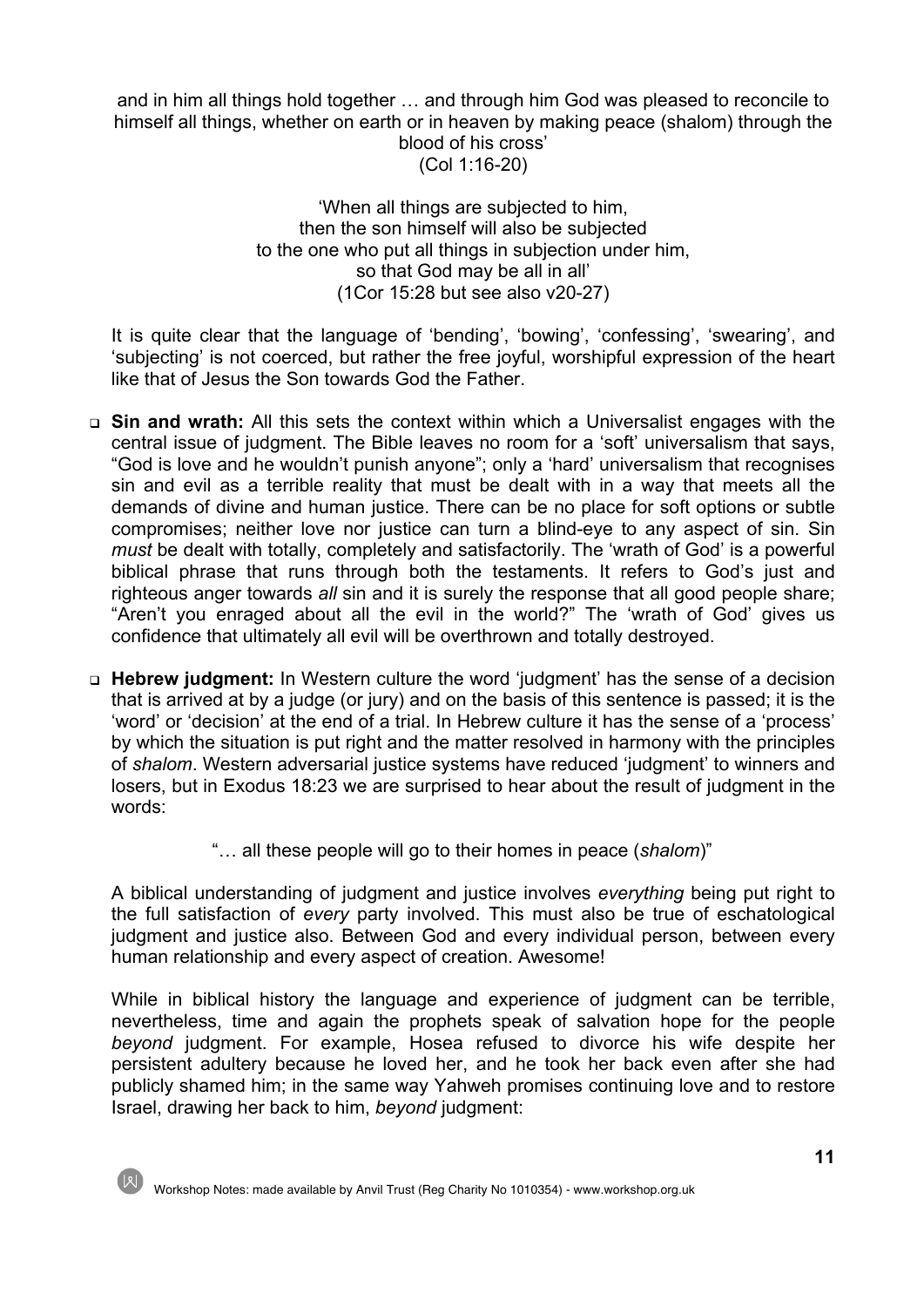#### 'I will take you for my wife forever; I will take you for my wife in righteousness and justice, in steadfast love and in mercy. I will take you for my wife in faithfulness; and you shall know the Lord' (Hos 2:18-20)

These principles are important in informing a Christian understanding of eschatological judgment as it unfolds in the New Testament.

<sup>q</sup> **Jesus and judgment:** The subject of judgment and hell in the teaching of Jesus brings us back to our core text from 'the sheep and the goats' parable:

'Then he will say to those at his left hand, `Depart from me, you cursed, into the eternal fire prepared for the devil and his angels … and these will go away into eternal punishment, but the righteous into eternal life.' (Mt 25:41, 46)

- The word 'eternal' (Gk: *aionios*) refers to God, it expresses God's eternal character and eternal purpose rather than referring to 'an unending temporal experience';
- The word 'punishment' (Gk: *kolasis*) originally referred to pruning trees to make them grow better and became the standard Greek word for 'remedial punishment' and is not used in any other way<sup>17</sup>.

So the idea of God's punishment in Jesus' teaching is clearly 'restorative justice'. How could the God who calls us to, 'Love your enemies …' (Mt 5:44), and whose son Jesus requires us to, 'Be merciful as your heavenly father is merciful' (Lk 6:36), demand retribution? It is not that the issue of punishment is not serious but that judgment is at the heart of the restoration of all things.

As Walter Wink has pointed out:

"Jesus … understood judgment not as an end, but as a beginning. The penitential river of fire was not to consume but to purify, not to annihilate but to redeem. Divine judgment is intended not to destroy but to awaken people to the devastating truth about their lives. Jesus seizes the apocalyptic vision of impending doom and hurls it into time, into the present encounter with God's unexpected and unaccountable forgiveness. Judgment is now no longer a crushing word on a failed life but the first word of a new creation".<sup>18</sup>

<sup>q</sup> **Paul and judgment:** There is only one passage in all of Paul's letters that might appear to challenge universalism and that again is one of our core texts:

' … when the Lord Jesus is revealed from heaven with his mighty angels in flaming fire, inflicting vengeance upon those who do not know God and upon those who do not obey the gospel of our Lord Jesus. They shall suffer the punishment of eternal destruction (and separation) from the presence of the Lord and from the glory of his might'. (2Th 1:7-9)

<sup>17</sup> W Barclay *'A Spiritual Autobiography'* pub Eerdmans Publishing Company 1977 page 66 <sup>18</sup> Walter Wink *'Engaging the Powers'* pub Fortress Press 1992 page 266

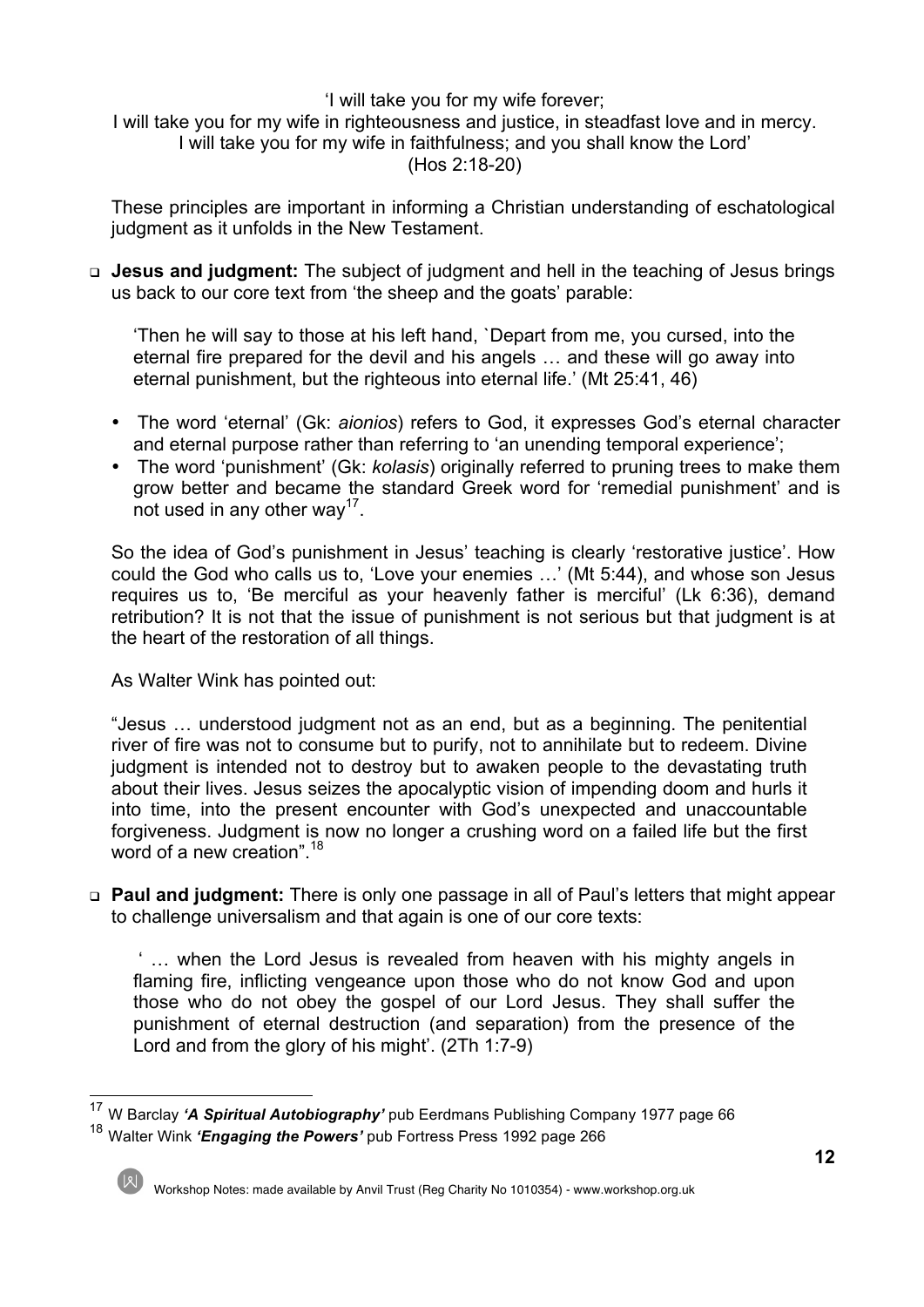- It should read 'eternal destruction from the presence of the Lord'; the word 'separated' cannot be included for grammatical reasons;
- The word 'destruction' does not suggest or imply annihilation, compare 1 Corinthians 5 where the phrase, 'destruction of the flesh' (v5) is used to describe the redemption of the person:
	- The sin is heinous, 'of the kind not even found among the pagans' (v1);
	- The punishment sounds like retribution, 'let him … be removed from among you' (v2) and, 'delivered to Satan for the destruction of the flesh' (v4), but in fact it is all about restitution.

This passage in 2 Thessalonians 1:9 is about the process towards the fullness of all things in Christ.

<sup>q</sup> **Revelation and judgment:** Judgment, punishment, destruction and fire all carry a powerful double message: the total abolition of sin and evil from existence but also the purification and the restitution of humanity. This is the understanding that lies behind the disturbing apocalyptic images in the book of Revelation, including our core passage:

'And another angel, a third, followed them, saying with a loud voice, 'If any one worships the beast and its image, and receives a mark on his forehead or on his hand, he also shall drink the wine of God's wrath, poured unmixed into the cup of his anger, and he shall be tormented with fire and sulphur in the presence of the holy angels and in the presence of the Lamb. And the smoke of their torment goes up forever and ever; and they have no rest, day or night, these worshipers of the beast and its image, and whoever receives the mark of its name'. (Rev 14:9-11)

Fire is the symbol of both the annihilation of evil and the purification of people. We are told that we will be saved 'but only as through fire' (1Cor 3:15). Remember that the 'torment of fire' (Rev 1410) and the 'lake of fire' (Rev 20:14) is the same as the 'lake of fire and glass' (Rev 15:2) that is before the throne of God.

Theses are not literal descriptions but deep and powerful spiritual themes.

There are other important images from Revelation that point to Universalism:

- The New Jerusalem has 'gates that never shut' (Rev 21:25), "Who would want to leave?" No one, they are ever open for those who wish to enter following the judgment that destroys evil and puts everything right;
- The 144,000 (Rev 7:1-8) the total completeness of the people of God; 12 tribes the 'completeness' of Israel. Twelve tribes x 12 = 144 the completeness of completeness. 144 thousand is the completeness of completeness beyond all imagining; total and utter completeness;
- The innumerable multi-cultural multitude (Rev 7:9-12) every tongue, tribe and nation that cannot be counted; clearly human totality;
- The 'Tree of Life' (Rev 22:2), its leaves for 'the healing of the nations', surely salvation and wholeness for all?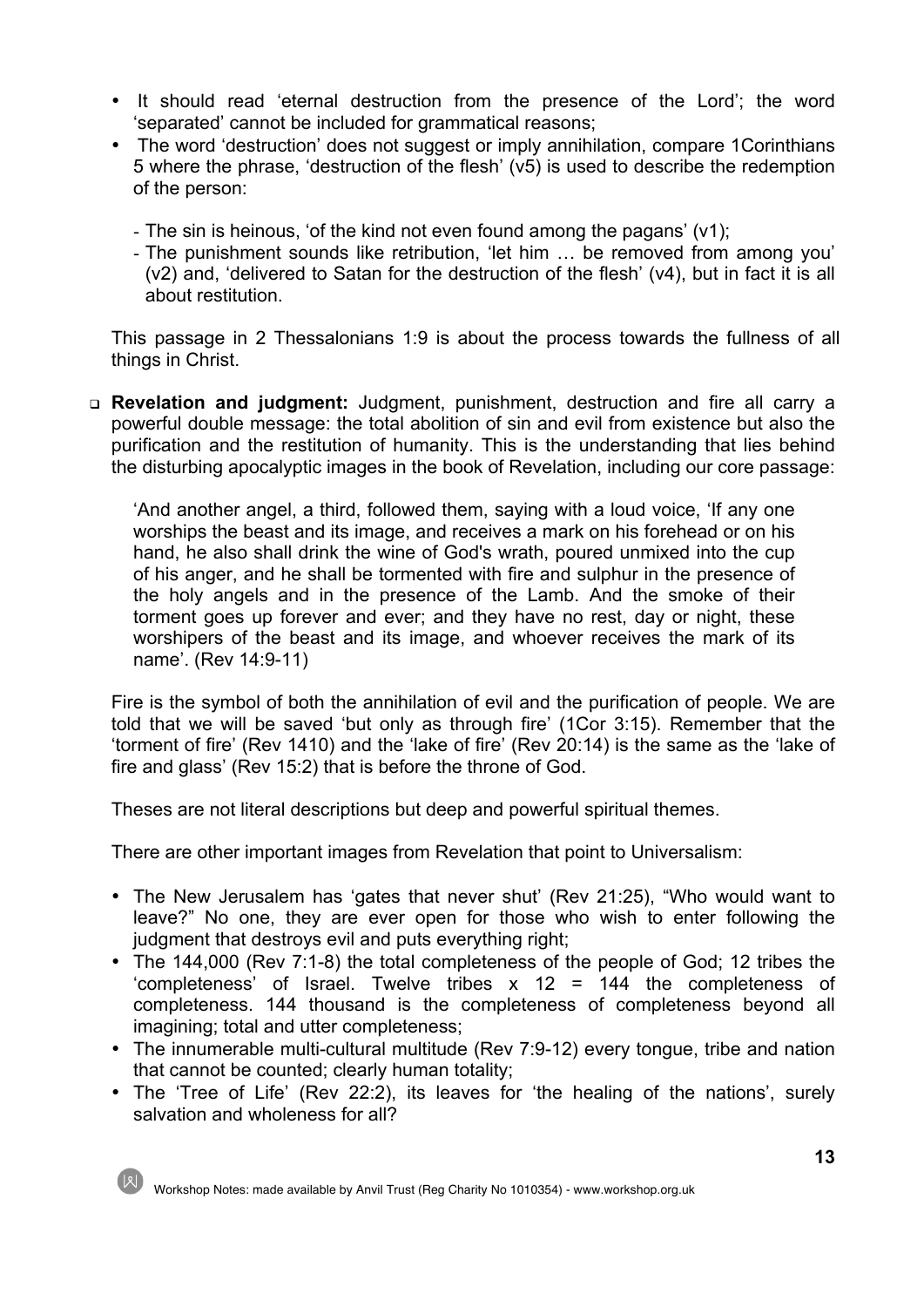- The kings of the earth are a symbol of sin (Rev 6:15; 17:2; 18:3 fornicating drunkards), punished by God (Rev 6:15 – hiding to escape). Nevertheless, they finally bring their glory into the New Jerusalem (Rev 21:24);
- Images like the 'Book of Life', the 'Water of Life' etc

All of this, and much more, powerfully point towards a clear implication of universalism.

- <sup>q</sup> **Two crucial points:** The discussion so far leads us to two essential demands:
	- **Justice demands judgment:** As we have mentioned above, 'A biblical understanding of judgment and justice involves everything being put right to the full satisfaction of every party involved'. The Day of Judgment must see those who have suffered injustice satisfied and those who have perpetrated injustice confronted with full restitution being made. Nothing whatever can be left unresolved. Judgment is deeply searching, and at the heart of the experience is the true significance of Jesus' atonement and resurrection. Here we see the 'process' of judgment unfolding so that at the end each person can look God full in the face and know his forgiveness and know that all issues are resolved. There will be no un-screamed accusation, for it will be resolved. This will also be true for every human relationship. It may well be a process that involves 'fire, darkness, wailing and gnashing of teeth' – but this is not some form of 'purgatory' but rather an encounter of restitution and reconciliation in the most ultimate sense.
	- **Love demands freedom:** For everyone to be saved there has to be an individual free choice of faith. For Augustinian (Calvinists) God's grace is 'irresistible', but this denies the free choice of being made in the image and likeness of God. Biblical universalism understands the power of God's love to be triumphant. God is the cosmic lover, the divine beloved, wooing to win every human heart, never ever giving up and seeing the creative power of the Spirit relentlessly overwhelming each person with love. There may be paths that lead through punishment and seeming destruction but always energised with love, mercy and compassion. The fact that faith is needed does not imply that some will not have faith. The belief that ultimately every person will freely choose to respond to God's love, when still free to refuse, is the step of faith that prevents many from accepting universalism, but nothing is too hard for God (Gen 18:14), and is the only *total* view of victory and salvation that clearly God himself desires (2Pt 3:9).

Every knee will willingly bow, every tongue will freely confess, the work of God in Jesus will be seen to be totally and absolutely triumphant in ever possible sense.

If everybody and everything is not finally embraced by God's *shalom* then Jesus' work and God salvation is not completely and absolutely victorious. It will to some degree have failed. Any tyrant can sweep those who oppose them into oblivion, that proves nothing other than who possesses the greatest power. The universe can know no greater power than that which creates out of love, bestows freedom and in the face of unspeakable rebellion works to include the totality in perfect inter-relationship on the basis of absolute justice and righteousness

Workshop Notes: made available by Anvil Trust (Reg Charity No 1010354) - www.workshop.org.uk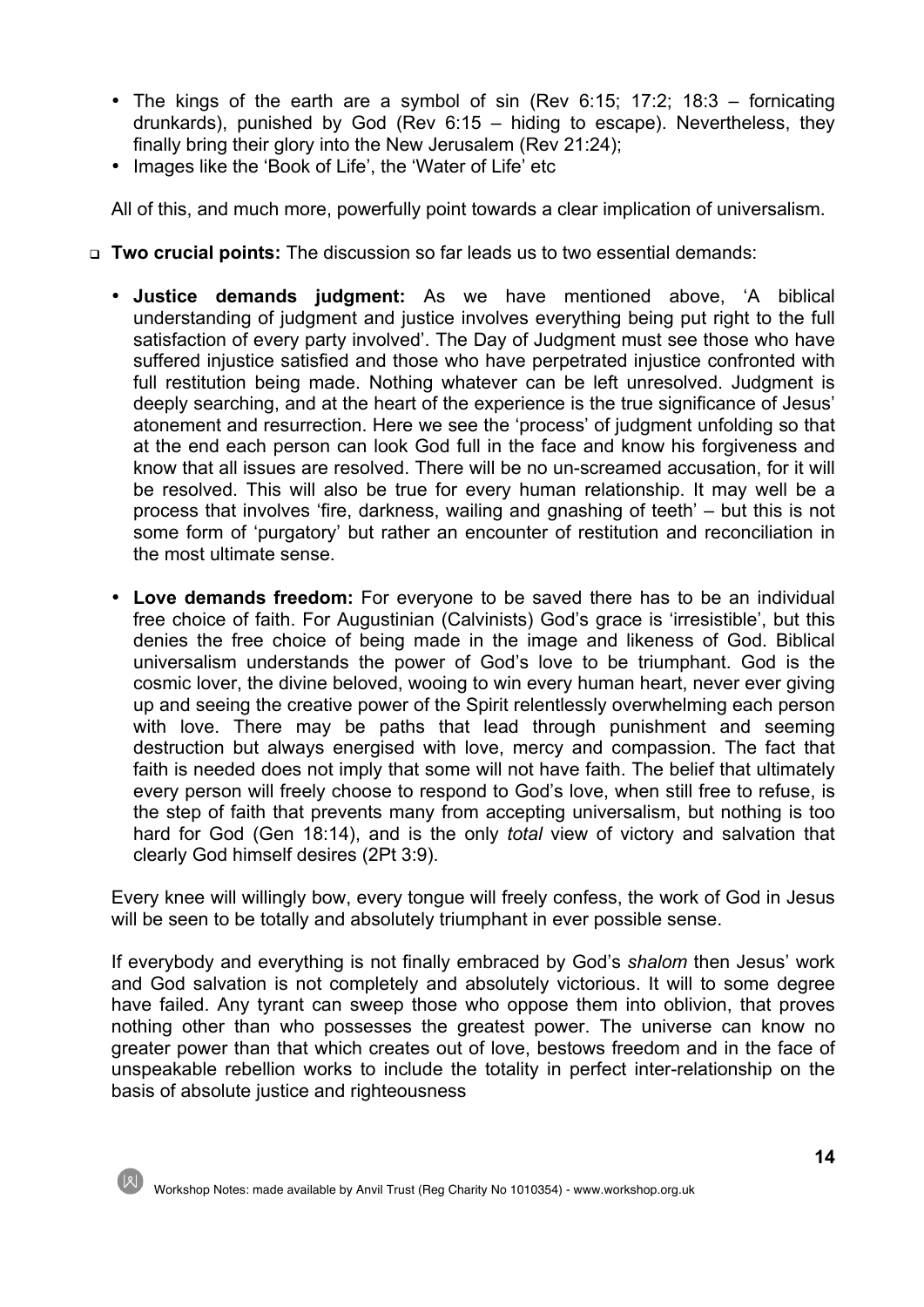## **Reflection on judgment**

As we commented above, the issues are many and complex, the implications are enormous, and the emotions attached to the different points of view are often raw and heated due to people's personal struggles and experience; plus the hostile responses that have become attached to them over the centuries of debate within the church and by outsiders on the edge challenging beliefs. But we have to decide and respond. We may be able to be agnostic about some of the detail but not about the broad direction of our belief.

Remember, that in exploring this subject we are dealing with texts, ideas and images that are largely drawn from hyperbole, parable and apocalyptic styles so they must be handled very carefully indeed.

So our final reflections would be:

- <sup>q</sup> **Traditionalist:** It claims to have both history and hermeneutics on its side. It is the view that has been most widely held for most of Christian history and it argues that it takes the plain and obvious meaning of the text in its interpretation:
	- Modern biblical studies raises questions over reading parabolic sayings and apocalyptic passages in that way;
	- Carefully and honestly examined it presents major moral and spiritual problems that are never satisfactorily resolved and are usually just ignored;
	- It claims God's victory, either in that all those Jesus died for will be saved (limited atonement) or that God's overthrow of evil including evildoers is what is required;
	- It claims to provide major impetus for evangelism (and may appear to do so in some cases), but it has equally led to inertia to an extent that suggests people may pay lipservice to the view but they don't actually believe it or are so filled with selfsatisfaction that they don't have any real concern for the lost.
- <sup>q</sup> **Universalist:** Why is there often such a hostile reaction from Christians to the incredible vision of universalism?
	- It challenges the whole framework of traditional Christian thinking; it is painful and unsettling to have to rework deeply established patterns of understanding and believing;
	- It reminds me that I am the same as everyone else; the idea that I have a special deal with God, a 'limited edition' salvation, a unique spiritual insurance policy, evaporates. The very nature of the gospel is that we all stand the same before God;
	- It often sparks resentment when people have tried to live a godly life, turning their back on 'the pleasures of sin', "Why did I do that if everyone is going to be saved in the end? I could have had a good time and still be saved!" They can feel cheated, but it actually unmasks the true intention of our hearts, "What kind of person do I really want to be?"
	- It also raises the question, "What's the point of evangelism?" Again our real motivation and understandings are revealed; salvation by works? Our passion should be to work for the overthrow of evil and to share the resurrection life of the age to come in people's lives ahead of time!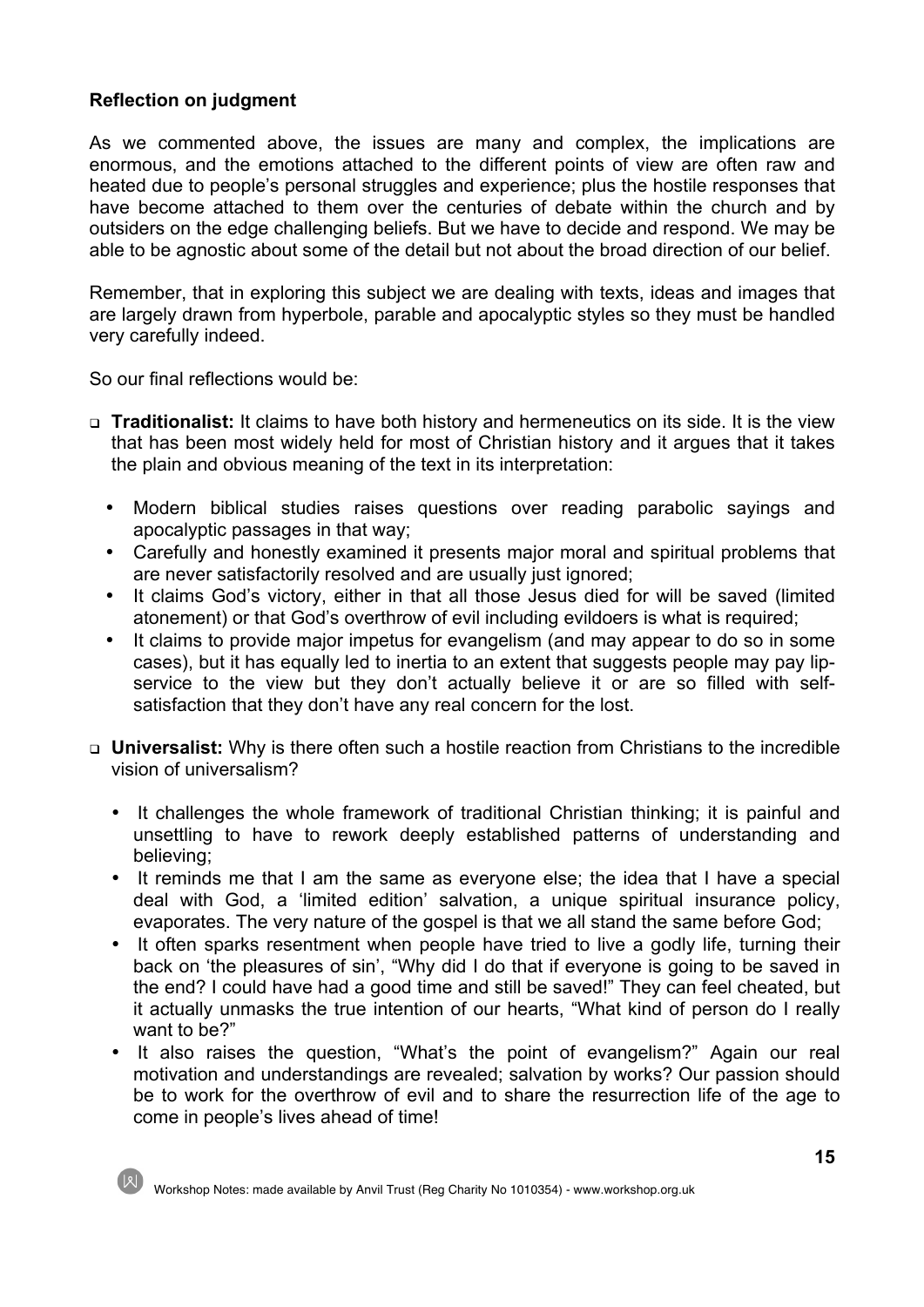All this brings to mind several parables of Jesus':

- *'Labourers in the Vineyard'* (Mt 20:1-16) where the extravagant generosity of the farmer is an offence to the daylong workers. With the astonishing grace of God we all get more than we deserve and some get scandalously more! This is universalism! The understanding of the grace and victory of God in Jesus that it brings takes the Christian vision of hope into whole new dimensions;
- *'Searching shepherd' / 'Lost sheep'* (Lk xx) here is God looking for the very last sheep when every other one of the substantial flock are quite safe; the love and compassion that will not say "No";
- *'Waiting father' / 'Prodigal son'* (Lk xx) here is God waiting for the child that has disgraced the family and wasted its fortune, but knows there will be a change of mind and a final return.
- <sup>q</sup> **Annihilationist:** This view stands between the other two views, which either suggests it is the correct one or a rather unsatisfactory compromise:
	- It deals with the moral problems of conscious eternal suffering but still argues that scripture demands that some will be destroyed in God's overthrow of sin and evil;
	- It insists on human free will in choosing God, but does not believe that all will ultimately embrace salvation;
	- It believes that Jesus died for every person, but probably not for the whole of creation; God's love will be victorious even though some will refuse it;
	- It tries to live with a generous yet cautious Arminian attitude.

We each have to decide. The challenge is to carefully consider the text, work with the big biblical themes, and have an open view of scripture, sensing which view gets closest to the consistent and yet totally unpredictable nature of a just and compassionate God.

'I know that you can do all things and that no purpose of yours can be thwarted' (Job 42:2 cf Ps 115:3)

'… I am God, there is no other; I am God, there is no one like me … I have spoken I will bring it to pass; I have planned and I will do it' (Isa 47:9-11)

'For God has imprisoned all in disobedience *so that he may be merciful to all*. O the depth of the riches and wisdom and knowledge of God! How unsearchable are his judgments and how inscrutable are his ways! "For who has known the mind of the Lord? Or who has been his counselor?" "Or who has given a gift to him to receive a gift in return?" For from him and through him and to him are all things. To him be the glory forever. Amen.' (Rm 11:32-36).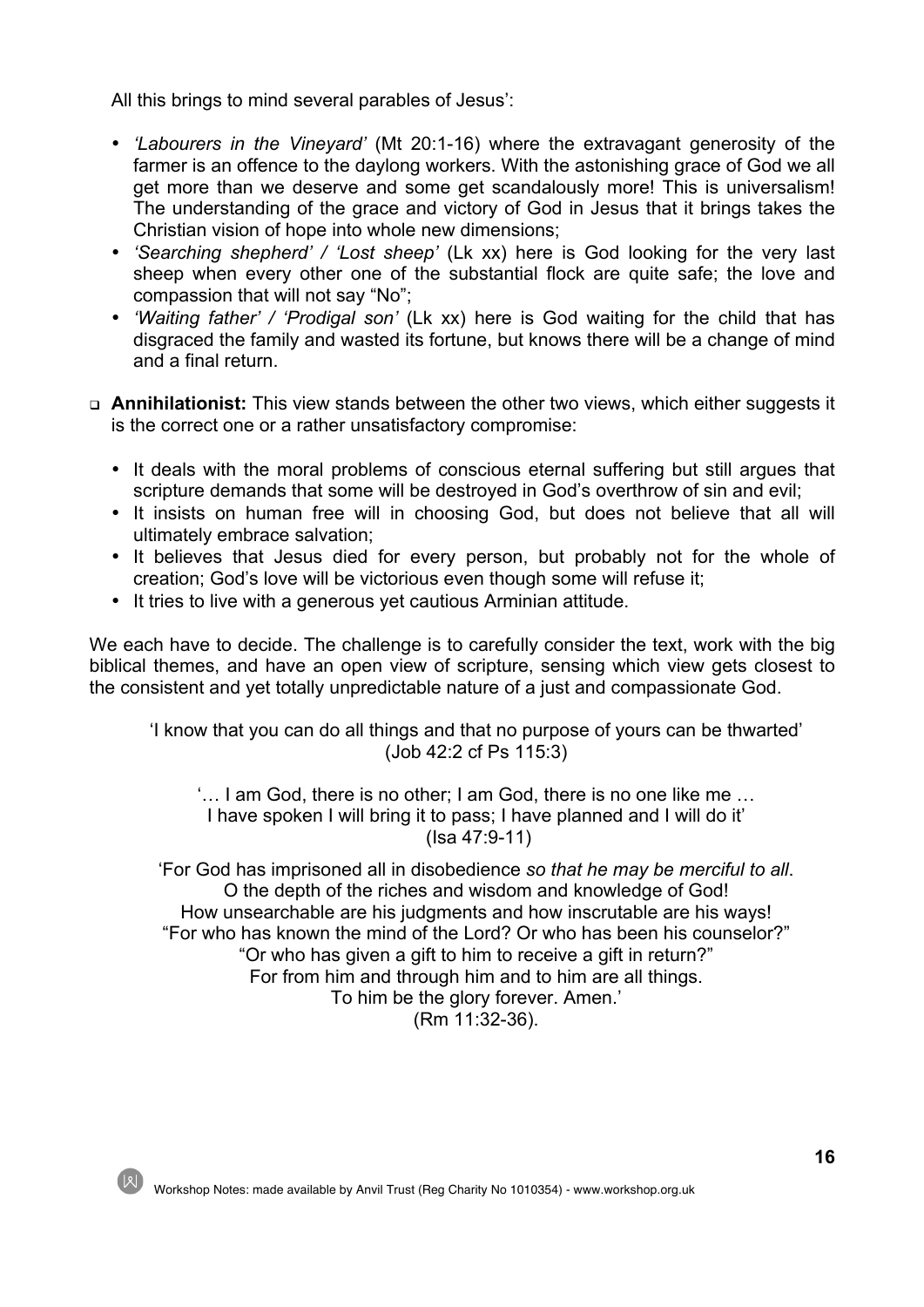#### **LIVING IN** *SHALOM*

#### **New heaven and earth**

Judgment, with its complete overthrow and total destruction of evil, creates the environment for the final consummation of all things. Now, amid the resonance of God's triumph of the ages, through the person of Jesus, the totality of the new heaven and earth comes into its fullness. Here are some of the promises and images that have called us forward to this moment of complete fulfillment:

> 'Of his all embracing kingdom and of his peace there shall be no end' (Isa 9:7)

> > 'They shall not hurt or destroy on all my holy mountain; for the earth shall be full of the knowledge of the Lord as the waters cover the sea' (Isa 11:9)

'For I am about to create new heavens and a new earth; the former things shall not be remembered or come to mind. Be glad and rejoice forever in what I am creating...' (Isa 65:17-18 cf 66:22)

'... the battle bow shall be cut off, and he shall command peace to the nations; and his dominion shall be from sea to sea ...' (Zec 9:10)

'Your kingdom come, your will be done on earth as it is in heaven' (Mt 5:9)

> '… at the *renewal* of all things' (Mt 19:28)

'Jesus, who must remain in heaven until the time of *universal restoration* that God announced long ago through his holy prophets' (Acts 3:21)

'The creation itself will be set free from its bondage and decay and will obtain the freedom of the glory of the children of God' (Rm 8:21)

The peace of God, which surpasses understanding (Phil 4:7)

'But in accordance with his promise, we wait for new heavens and a new earth. where righteousness is at home' (2Pt 3:13)

' … for the Lamb at the centre of the throne shall be their shepherd, and he will guide them to springs of the water of life, and God will wipe away every tear from their eyes' (Rev 7:16-17)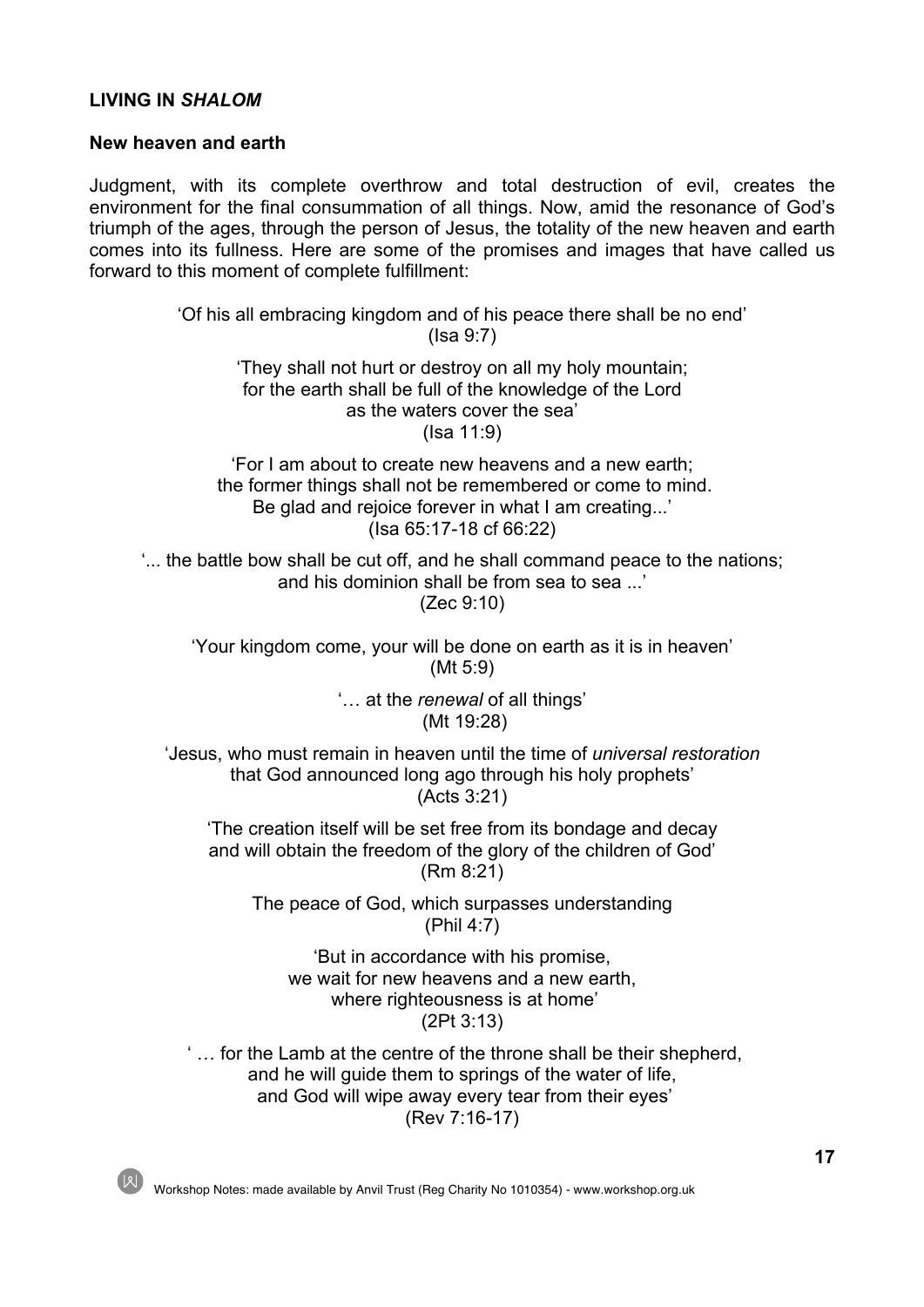Remember, we are *not* going to heaven! All those old dichotomies of thinking will be swept away in the total integration of all things. We will be part of the resurrection community at the centre of a Jesus-integrated environment that brings together the totality of everything physical and spiritual, everything human and divine, and everything heavenly and earthly.

The earth and the material cosmos we live today has found its completion in the recreation of resurrection of the new heaven and the new earth. Creation has shared in our struggle with sin and with us has discovered its liberty in Jesus:

> 'The creation itself will be set free from its bondage and decay and will obtain the freedom of the glory of the children of God.' (Rm 8:21)

All trees, plants, animals, birds, mountains and rivers, find their completeness, as are we ourselves do. The nature of our shared freedom is beyond either description or imagination!

> 'I will make for you a covenant on that day with the wild animals, the birds of the air, and the creeping things of the ground; and I will abolish the bow, the sword, and war from the land; and I will make you lie down in safety. I will take you for my wife forever; I will take you for my wife in righteousness and justice, in steadfast love and in mercy. I will take you for my wife in faithfulness; and you shall know the Lord' (Hos 2:18-20)

> 'Until a Spirit from on high is poured out on us, and the wilderness becomes a fruitful field, and the fruitful field is deemed a forest. The justice will dwell in the wilderness. and righteousness abide in the fruitful field. The effect of righteousness will be peace, and the result of righteousness, quietness and trust forever.' (Isa 32:15-17)

'They will hunger no more, and thirst no more; the sun will not strike them nor any scorching heat; for the Lamb at the centre of the throne shall be their shepherd, and he will guide them to springs of the water of life, and God will wipe away every tear from their eyes' (Rev 7:16-17)

Everything is *so* physical, tangible and tactile. So spiritual and ethical and moral; the sacred and the sensual inseparably intertwined! This is hope fulfilled; this truly is 'shalom'!

Workshop Notes: made available by Anvil Trust (Reg Charity No 1010354) - www.workshop.org.uk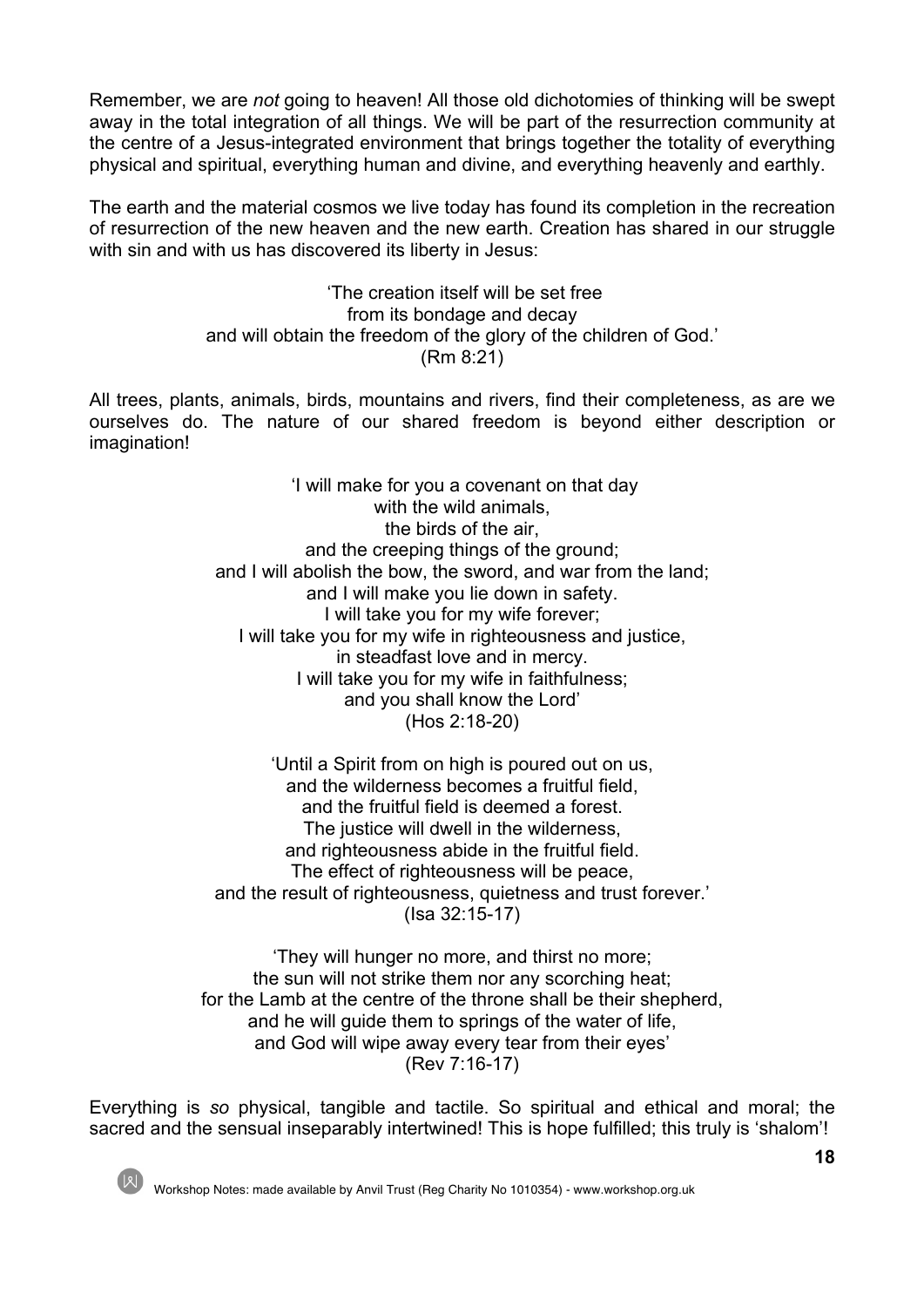The reality of this future has already been demonstrated in the person of Jesus. In his incarnation he perfectly and fully integrated the physical and the spiritual the human and the divine; the exact model of the new heaven and earth:

> 'You will see heaven opened and the angels of God ascending and descending upon the Son of Man' (Jn 1:51)

In his resurrection he demonstrated not only the power to completely destroy evil but also the paradox of change and yet continuity before and after death:

> 'What we will be has not yet been revealed. What we do know is this : when he is revealed, we will be like him. for we will see him as he is.' (1Jn 3:2)

## **God is all in all**

The presence of God will be the overwhelming reality of the new heaven and earth (Rev 21:3). The reality to which all God's purposes have been eternally moving. It will be the final fruit of God's vindication and triumph.

The awareness of the presence of God will be the supreme feature to mark all being, "we shall see his face" (Rev 22:4) 'we shall see him as he is' (1Jn 3:2). The new creation will be the endless exploration of the unutterable beauty of all things that flow from the being of God himself; the eternal dance of worship.

It will be community together with all others and all things. We will experience undreamed of possibilities at the level of social relationships, that will be corporate and complete in the truest sense of the word.

There are no words to convey even a fraction of what the life of heaven will be like. We will attain our destiny; perfect relationship with God, with others and with nature. We will be perfectly free, fully glorify God, and reach the highest peaks of moral and spiritual grandeur. Time will be meaningless. Our present salvation will roll into the mists of eternity, and as it does it will gather to itself worlds, kingdoms and dimensions as yet unborn. There are no limits to the heights we are destined to tread in the ages ahead.

Having said all this we still miss the central significance of everything. That is the meaning that everything has for God himself. God's joy will be much greater than ours. It will be the fulfillment of his heart. We will be united with him. He will be vindicated fully. He will be 'all in all'. We shall worship him, and he will rejoice in us.

We can sense just something of what the wonder of this eternal life will be, when we begin to realise; in the face of all the unspeakable pain, evil and anguish throughout history, the primary argument against believing in a God who is good, everything God has done will be acclaimed as perfect and his eternal plan as flawless. To think like this appears incomprehensible to us at this moment, but in that day it will be so. That is something of what is meant by the words about Jesus: -

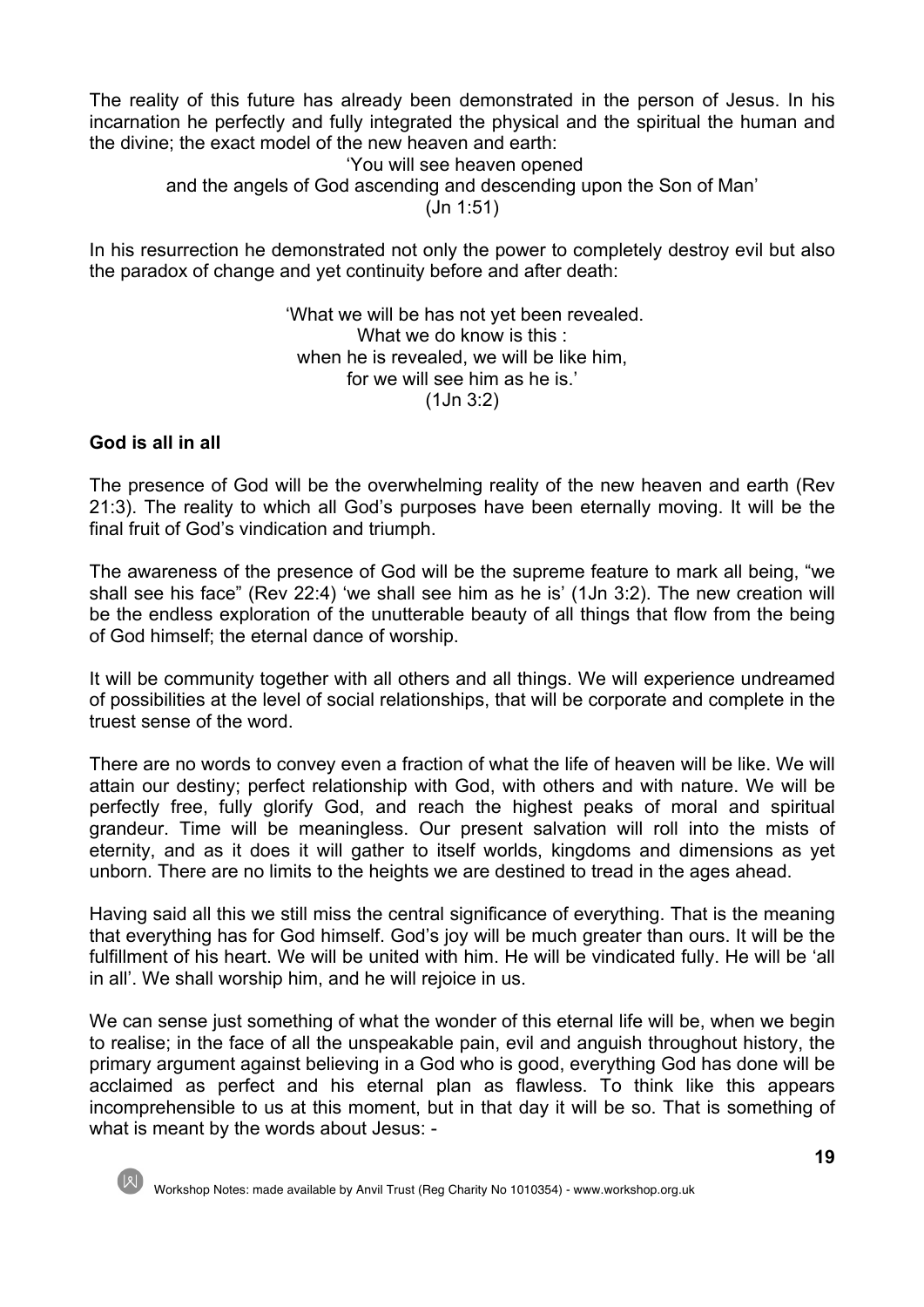### '... for the joy that was set before him endured the cross, scorning its shame, and sat down at the right hand of the throne of God' (Heb 12:2)

#### **Inspiration**

Proclaiming this message of ultimate *shalom*, while exampling it in the present in compassion, justice and integrity in the power of the risen Jesus is the gospel. This profound certainty of hope is the energy of evangelism; this is the truth that is to impact people's lives ahead of time. This is our inspiration. We 'hasten the day of the Lord' (2Pt 3:12):

> 'It is he whom we proclaim, warning *everyone* and teaching *everyone* in all wisdom, so that we may present *everyone* mature in Christ. For this I toil and struggle With all the energy he powerfully inspires within me.' (Col1:28-29)

### **Questions and Reflections**

**1.** How should Christian hope of 'the end' influence and inspire us?

**2.** Why is 'judgment' at the heart of Christian hope?

**3.** Christians persist in saying that they are going to go to 'heaven' when they die. Why do you think they say this? What do you think they understand by this idea? What problems does it present? How do we encourage people to see that their destiny is in fact 'the new heaven and new earth'? Why is this idea so important to understand?

#### **Reading and Resources**

*Key books:*

R Bauckham & T Hart '*Hope Against Hope'* Darton, Longman & Todd 1999 JB Green (Ed *et al*) *'Dictionary of Jesus and the Gospels'* IVP 1992: article: 'Kingdom of God' / Heaven by CC Caragounis p 417-430 G MacDonald *'The Evangelical Universalist'* SPCK 2008 NT Wright *'New Heavens, New Earth: The Biblical Picture of the Christian Hope'* Grove Books1999 NT Wright *'The Resurrection of the Son of God'* SPCK 2003 P Yoder *'Shalom: The Bible's Word for Salvation, Justice & Peace'* Life & Faith Press 1987

*Other useful book resources:*

J Alison **'Living in the End Times'** SPCK 1997